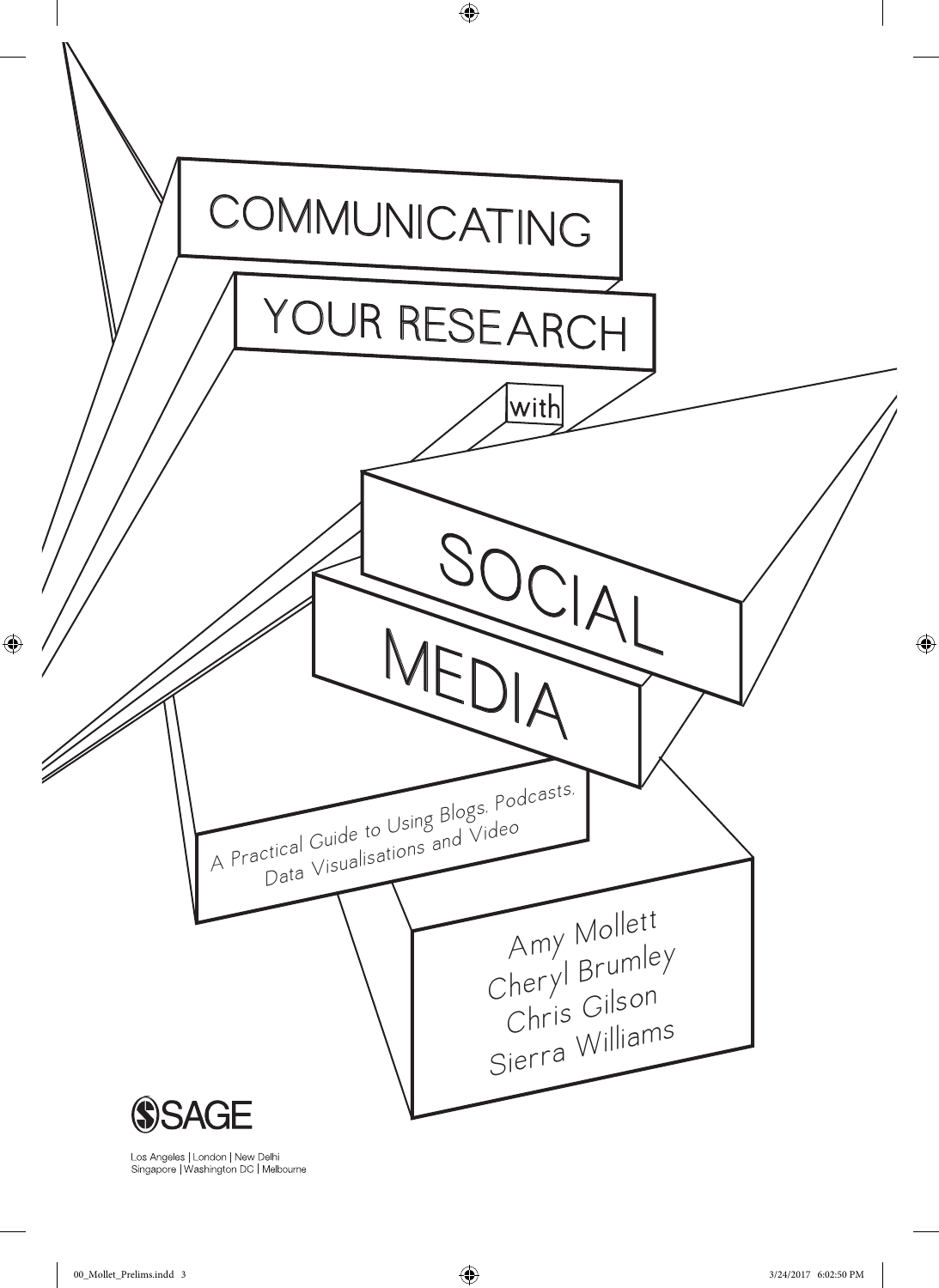

Los Angeles | London | New Delhi Singapore | Washington DC | Melbourne

SAGE Publications Ltd 1 Oliver's Yard 55 City Road London EC1Y 1SP

SAGE Publications Inc. 2455 Teller Road Thousand Oaks, California 91320

SAGE Publications India Pvt Ltd B 1/I 1 Mohan Cooperative Industrial Area Mathura Road New Delhi 110 044

SAGE Publications Asia-Pacific Pte Ltd 3 Church Street #10-04 Samsung Hub Singapore 049483

 Amy Mollett, Cheryl Brumley, Chris Gilson, and Sierra Williams 2017

First published 2017

 $\bigoplus$ 

Apart from any fair dealing for the purposes of research or private study, or criticism or review, as permitted under the Copyright, Designs and Patents Act, 1988, this publication may be reproduced, stored or transmitted in any form, or by any means, only with the prior permission in writing of the publishers, or in the case of reprographic reproduction, in accordance with the terms of licences issued by the Copyright Licensing Agency. Enquiries concerning reproduction outside those terms should be sent to the publishers.

Editor: Jai Seaman Assistant editor: Alysha Owen Production editor: Victoria Nicholas Copyeditor: Sarah Bury Proofreader: Sharon Cawood Marketing manager: Sally Ransom Cover design: Shaun Mercier Typeset by: C&M Digitals (P) Ltd, Chennai, India Printed in the UK

#### **Library of Congress Control Number: 2016953042**

**British Library Cataloguing in Publication data**

A catalogue record for this book is available from the British Library

ISBN 978-1-41296-221-6 ISBN 978-1-41296-222-3 (pbk)

At SAGE we take sustainability seriously. Most of our products are printed in the UK using FSC papers and boards. When we print overseas we ensure sustainable papers are used as measured by the PREPS grading system. We undertake an annual audit to monitor our sustainability.

⊕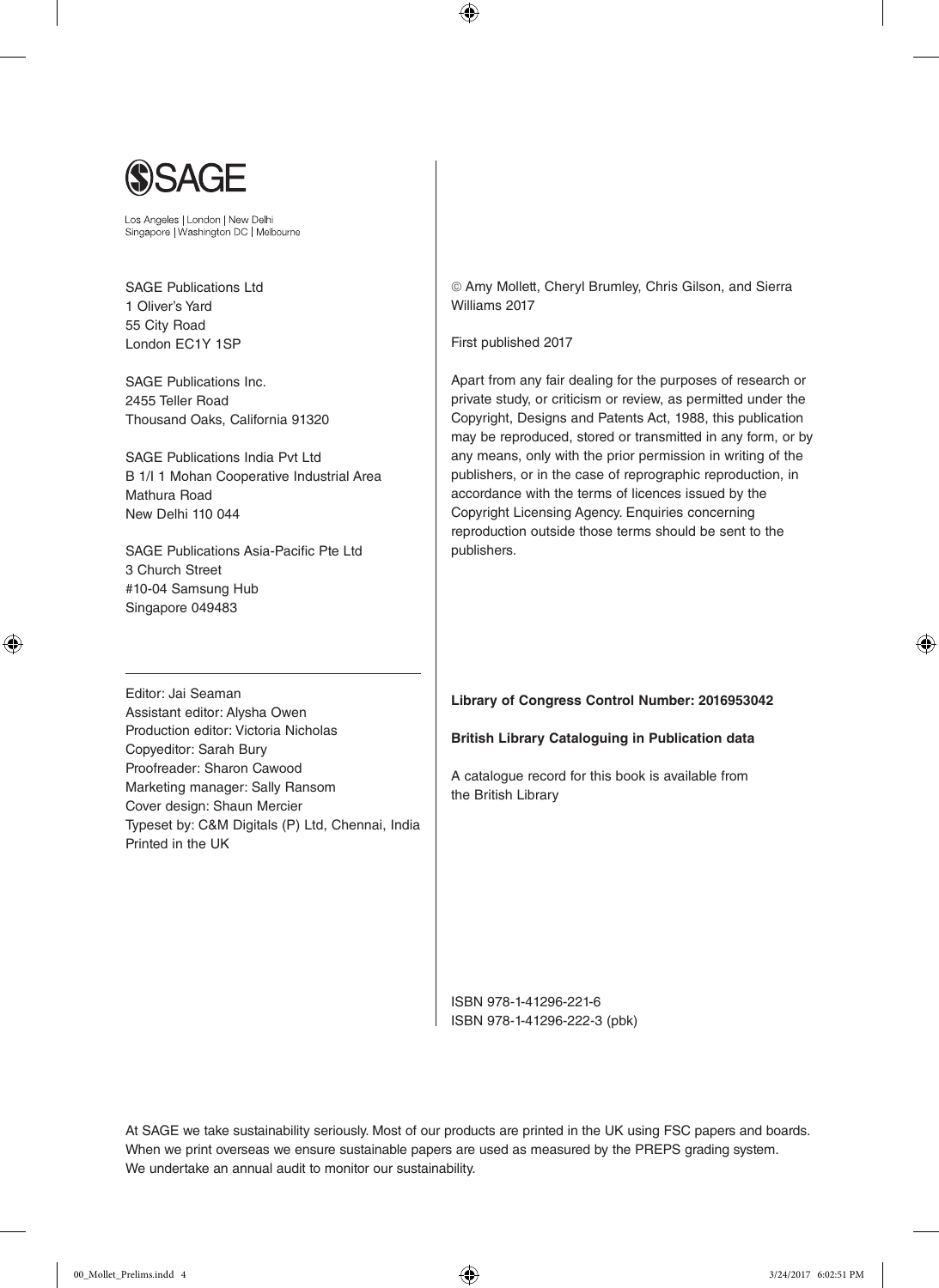# 1 SOCIAL MEDIA: WHY THEY MATTER AND WHAT THEY CAN DO

 $\bigoplus$ 

There are now a billion social-media posts every two days … which represent the largest increase in the capacity of the human race to express itself at any time in the history of the world.

– King, 2014



 $\bigoplus$ 

 $\bigoplus$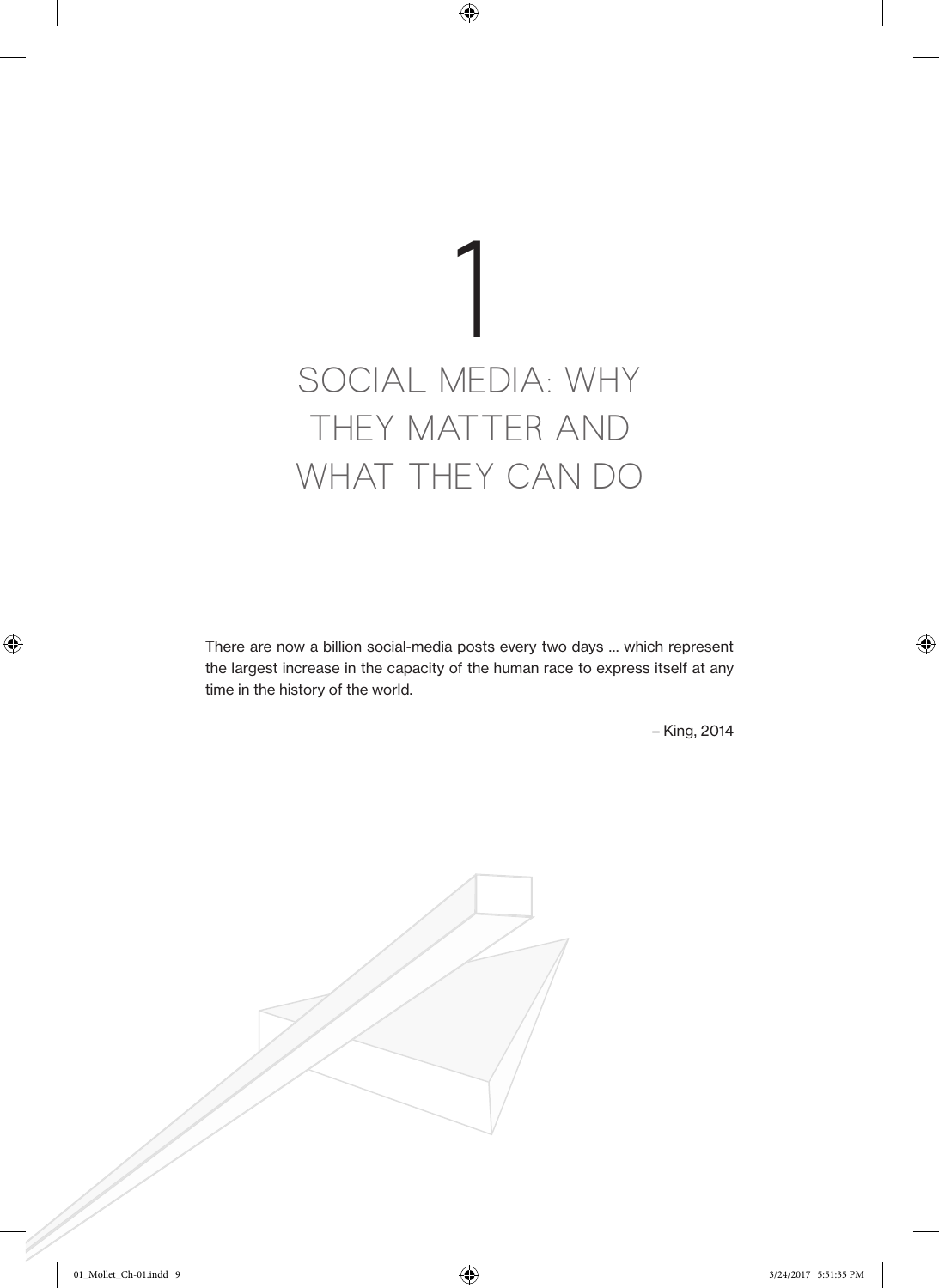⊕

Monday 7am. Kira wakes up with her alarm. It was a long weekend of mostly writing – she's trying to get the revisions to a paper she's co-authoring back to the journal's editors this week. Checking her emails on her iPhone while she waits for her coffee to brew, Kira's excited to see an email pop up from the editor of a journal she submitted to late last year; her article is now available online! It won't be in the print edition for another six or maybe even nine months (there's a huge backlog, the editor says), but she now has the link for her piece. As she heads out the door, Kira posts a link to the article on her Twitter and Facebook accounts and to academia.edu. It's still night-time on the east coast of the US, but she knows that it's one of the first things they'll see in their feeds when they wake up.

By the time she gets to her shared desk in the department 45 minutes later – no roadworks means a quicker than normal commute on her bike – she's ready to put the rest of her plans to promote her article in motion. She first shoots an email off to the editor of a multi-author blog collective at a top university; after asking how his youngest is taking to school, she inquires if they would be keen for her to write a blog piece based on the article. The blog editor has a pretty quick turnaround, and she knows that there's a chance they might be able to get her blog post up by Wednesday or Thursday if she's quick. Kira also suggests that her publisher might be able to ungate the article for a month or two, so she can link her blog article to the piece. Maybe more than a couple of people might be able to find it and read it that way…

An email pings back from the blog's editor just after lunch. He's keen – when can she send something through? (And his son is doing great at school – though he did get in trouble last week for cutting someone else's hair with safety scissors!) She replies that she should be able to send through her 800-word piece by the end of tomorrow; can he resend the blog's style guide so that she can make sure that she formats the piece to reduce the amount of edits on the other side?

Kira puts together a 'hit list' over lunch of a dozen or so people she thinks will be interested in her new article – some are colleagues and past collaborators who work in universities, there are a couple who work in NGOs in Europe and the US, half a dozen are people working on similar topics that she's met on Twitter, and, if she's honest, there are at least two academic crushes on the list as well. It would be great if everyone could be connected with a tweet, but it's not that simple. Max at Oxfam has given up Facebook for Lent, Shosh at Wisconsin-Madison hasn't managed to get on to Twitter yet, and her adviser's mailbox is bouncing again because it's full. Ted's on a bit of an Instagram binge at the moment – she introduced him to it last month and he's been posting two or three times a day. Thinking for a moment, Kira pulls up free online infographic-maker Infogram and plugs in some of her headline findings. A few minutes later she shares the new infographic on her Instagram, adding the #dataviz hashtag; Ted's seen it and replied within a few minutes. She adds a few more tweets and Facebook updates aimed at those remaining in her Buffer social media scheduling account. Checking her Instagram post,

♠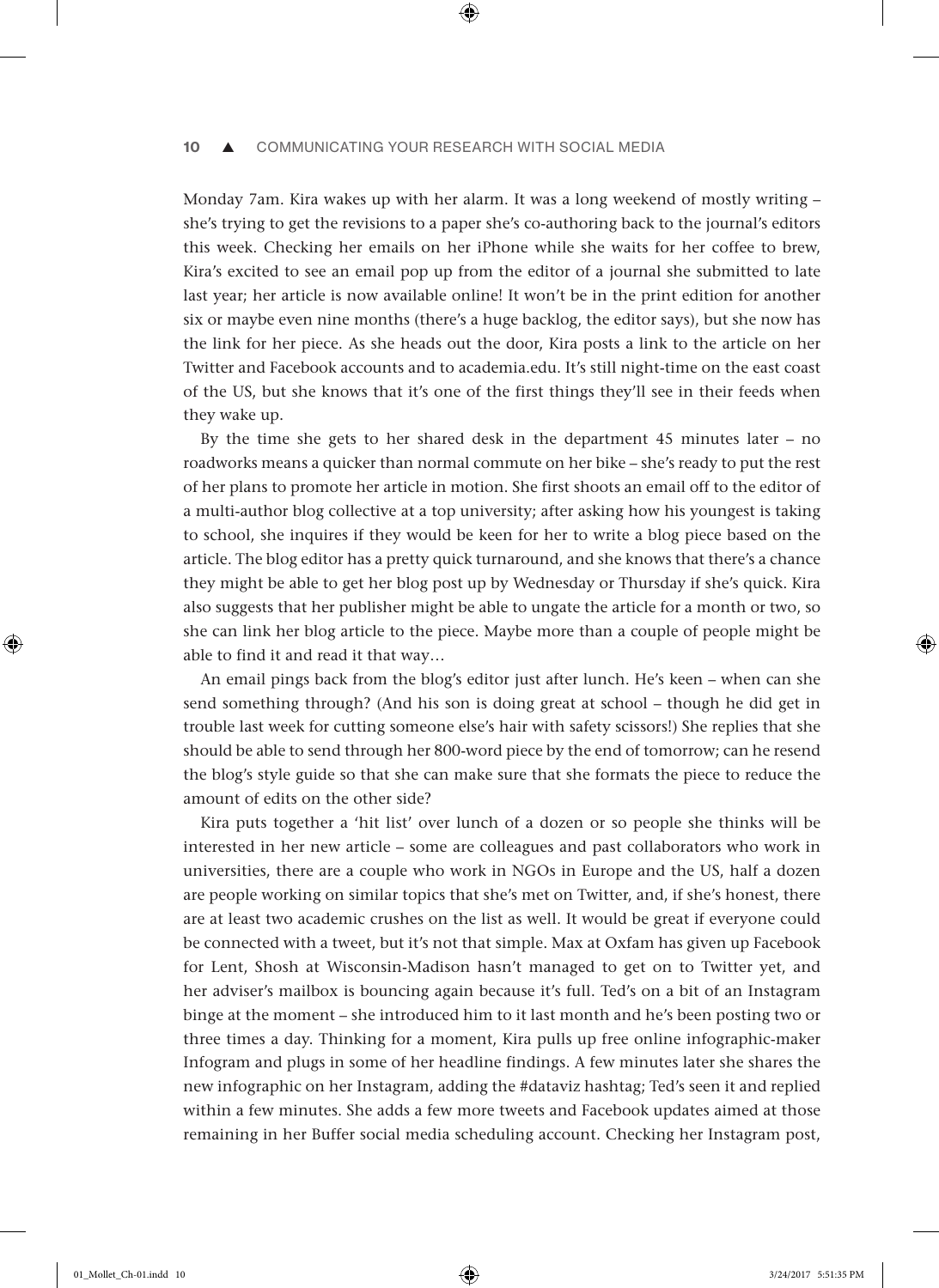Kira sees that it's already had a like from *The Guardian's* dataviz team – brilliant! She hopes that they might showcase it on their Data blog. But now, back to those revisions.

⊕

Kira spends the rest of the day in the library, finishing off her revisions for her new journal piece. Back at home, she cooks dinner while listening to a podcast hosted by a couple of academics who work in her discipline. The episode is only a week old, so she sends a tweet to the podcast and to the hosts' Twitter accounts suggesting that they check out her new paper. She's hoping that they ask her to be a guest interviewee. After dinner she heads out to meet some friends for a drink locally. Checking her phone on the bus, she sees that one of her previous co-authors – who she did her Master's with and is now at Uppsala – has tweeted her back. She's keen to talk more about her findings, and suggests they take the talk offline. Kira pops her a quick email suggesting a Skype chat Tuesday morning. She knows that talking over the main points of her article will be a great way to get ready to write her blog piece in the afternoon – if she can get her article revisions finished off by then!

\*\*\*\*\*

We're not all Kira, but if you're a researcher, academic or scientist, then there's a chance you might recognise something from her day as an academic who's plugged into social media. What links all the media and dissemination activities she was involved with in the tale we constructed is that they are all social media, or they show the kinds of opportunities social media can bring to academics and researchers in general.

In this chapter, we'll look at some definitions of social media, including what they are and what they are not; explore their history and how that relates to how social media are used today; and how knowledge organisations have been using social media, and where things now stand. This chapter aims to show any reader – no matter how much or little you use and know about social media – that social media matter, and that they can be incredibly important to your work and career as a knowledge worker. We'll also be giving you an overview of the growth and influence of social media in many different areas of society as a lead in to the discussions in the rest of this book. This book as a whole aims to inspire and energise you as a knowledge worker to do more with social media to share and promote your work, and to use it in accordance with your research lifecycle, much as Kira does in our imaginary example above.

Given the title of this book, the relationship between social media and researchers and knowledge workers is perhaps the most important to us – and to you. Here, rather than box ourselves in, we use the term 'knowledge workers', which loosely means anyone working on research in an organisation. This can include academics in universities, researchers in NGOs, nonprofits and civil society organisations and think tanks, journalists and independent scholars. Social media can be of great benefit for knowledge workers who are also educators, and for how they do research and how this research is promoted.

♠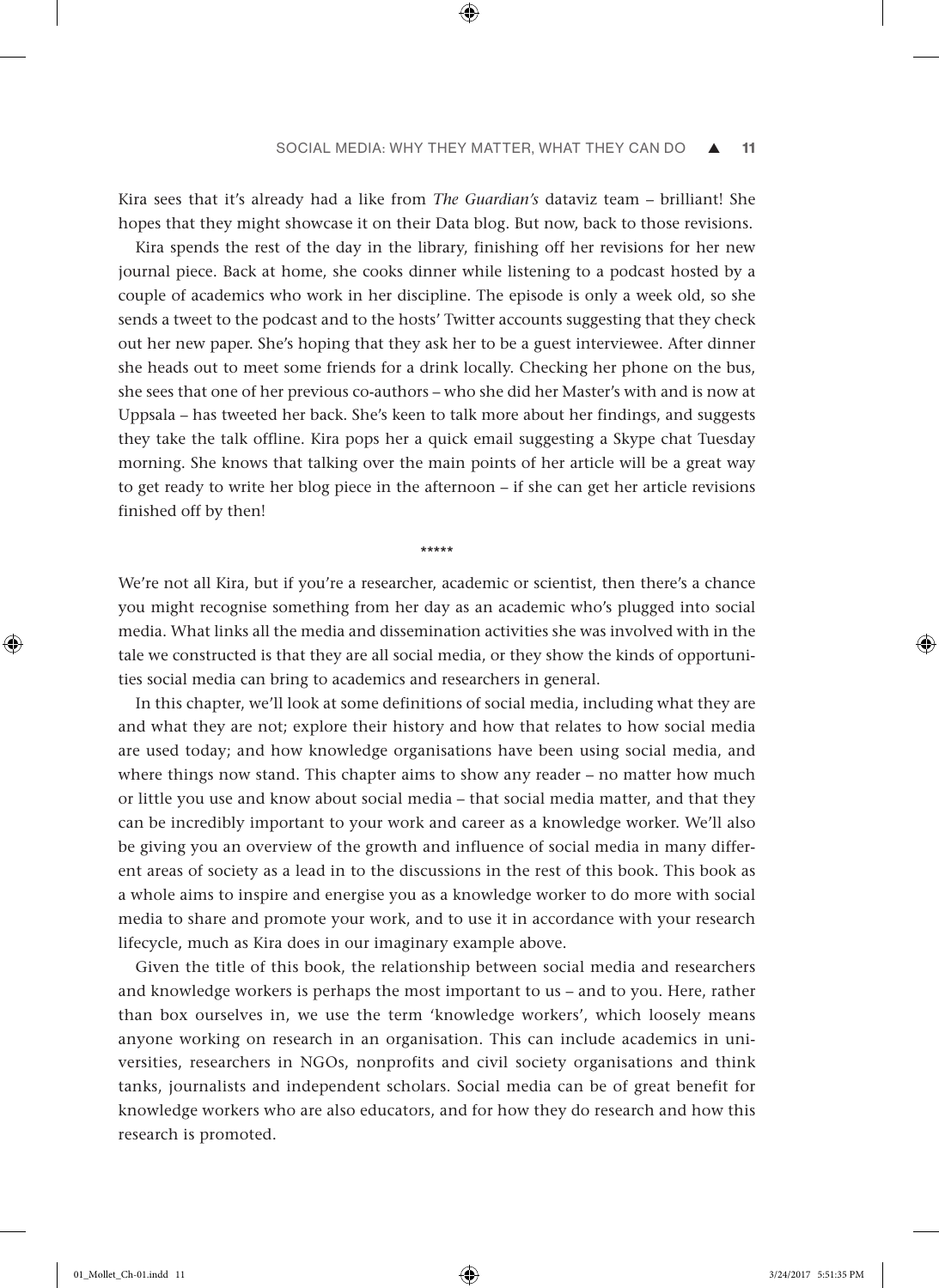$\bigoplus$ 

## 11 WHAT ARE SOCIAL MEDIA?

## 1.1.1 Defining social media

Ask anyone who works in social media what they actually are and they will probably give you a different definition. There isn't a formal definition, and given the relatively disaggregated nature of online life, there isn't one person or organisation who could legitimately set out a definition that would be universally agreed on in any case. Definitions tend to be based on the centrality of online communities – groups of people interacting online to communicate and share information and ideas. Kietzmann et al. (2011: 241) write that 'Social media employ mobile and web-based technologies to create highly interactive platforms via which individuals and communities share, co-create, discuss, and modify user-generated content'. Similarly, Safko (2009: 6) states that social media 'refers to activities, practices, and behaviors among communities of people who gather online to share information, knowledge, and opinions using conversational media', while Xiang and Gretzel (2010: 180) take more of a consumer-based view that social media 'can be generally understood as Internet-based applications that carry consumer-generated content'. Baym and boyd (2012: 321) argue that, compared to more traditional forms of media, a key feature of social media is its scale:

It is thus not the ability to use technology toward these objectives that is new with social media, but the scale at which people who never had access to broadcast media are now doing so on an everyday basis and the conscious strategic appropriation of media tools in this process.

Couldry and van Dijck (2015: 2) simply state that 'we side with those who look to resist the redefinition of the social as simply whatever happens "on" social media platforms'. We will be returning to these concepts and exploring the specific characteristics of social media and what they mean for the Research Lifecycle in Chapter 2.

We should also note at this point that throughout this book we will be using the term 'social media' as a shorthand for other digital media, including podcasts, photo- and video-driven platforms such as Instagram, Pinterest, YouTube and Vimeo. The fact that these media are digital means that they can be easily shared and at scale in ways that were only available to professional broadcast media in past decades. Without content, social media networks don't exist – they require text, video and images in order to function as social media – digital media can be this content.

With the definitions of social media appearing to sprawl, in the spirit of Marshall McLuhan's (1994) commentary that the 'medium is the message', it's helpful to go to two of the internet's well recognised – and crowdsourced – spaces for definitions. Wikipedia says that social media are 'computer-mediated tools that allow people or companies to create, share, or exchange information, career interests, ideas, and pictures/videos in

01\_Mollet\_Ch-01.indd 12 3/24/2017 5:51:35 PM

♠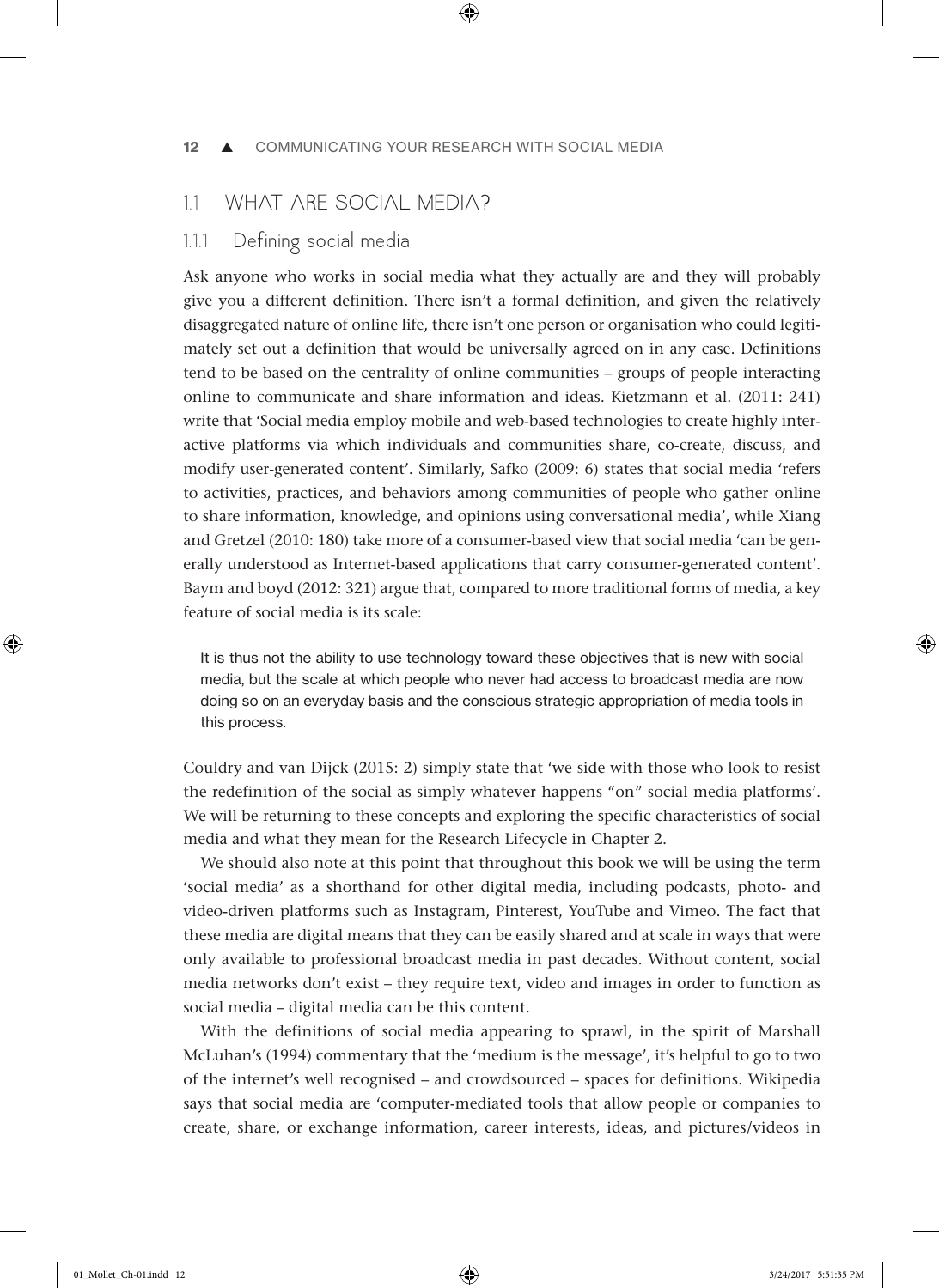virtual communities and networks' (Wikipedia, 2016). *Urban Dictionary*, a popular dictionary of online slang, says that it is 'Your electronic Second Life' (Urban Dictionary, 2016). While the latter definition is a bit facetious, it dovetails well with Wikipedia's. In this book, we see social media as being the ways in which the traditional methods of knowledge exchange have been able to colonise digital infrastructure. Recognising this also means that we can see social media as acting alongside – not instead of – more traditional ways of communicating information. Social media just take them further – expanding their reach and bandwidth. Where knowledge workers could once only exchange ideas through the spoken word, by letter and printed article, now they also have the options of the podcast, the tweet and the blog post.

# 112. What social media are

At this point, it's also important to outline some of the main social media tools, focusing on those that we'll be discussing more in depth later in this book. Xiang and Gretzel (2010: 180) write that social media includes 'a variety of applications in the technical sense which allow consumers to "post", "tag", "digg", or "blog", and so forth, on the Internet'. As this quote illustrates, there are a large number of social media tools available, and an even greater number of actions that go with them; two of the four terms that they refer to are actions that can be performed as well as types of content. We'll focus on the content rather than the actions for now – though we'll also be going through the actions as we talk through each type of social media. Figure 1.1 shows some of the examples of social media we'll be discussing throughout this book. Others, such as Thompson (2013), have suggested typologies of social media, dividing social media into the public/private and permanent/ephemeral typologies, but for this stage, we don't need our framework to be quite this complex (and we'd actually disagree that such clear distinctions can be made – more on this in Chapter 7).

We divide each of the social media tools in Figure 1.1 into three categories: content, platforms and tools for collaboration. The  $y$  axis refers to the potential audience size that each form of social media can reach, while the *x* axis shows how easily shared each element is. Tools on the leftmost section are by their nature one-to-one, one-to-few or few-to-few, with tools approaching 'native' or inbuilt shareability as we move to the right.

**Content**. This is the 'stuff' that you're trying to gain an audience for. It comes first, because it's really central to the whole thing. Content is made up of your thoughts, ideas, reflections and insights. This includes blog posts, discrete chunks of text based on a specific blog platform (of which more in Chapter 3), podcasts (Chapter 5), infographics and data visualisations (Chapter 4), and images and video (Chapter 6). These are all things which will more often than not need to be leveraged by social media platforms in order to get an audience, hence their position midway on the 'shareability' index.

♠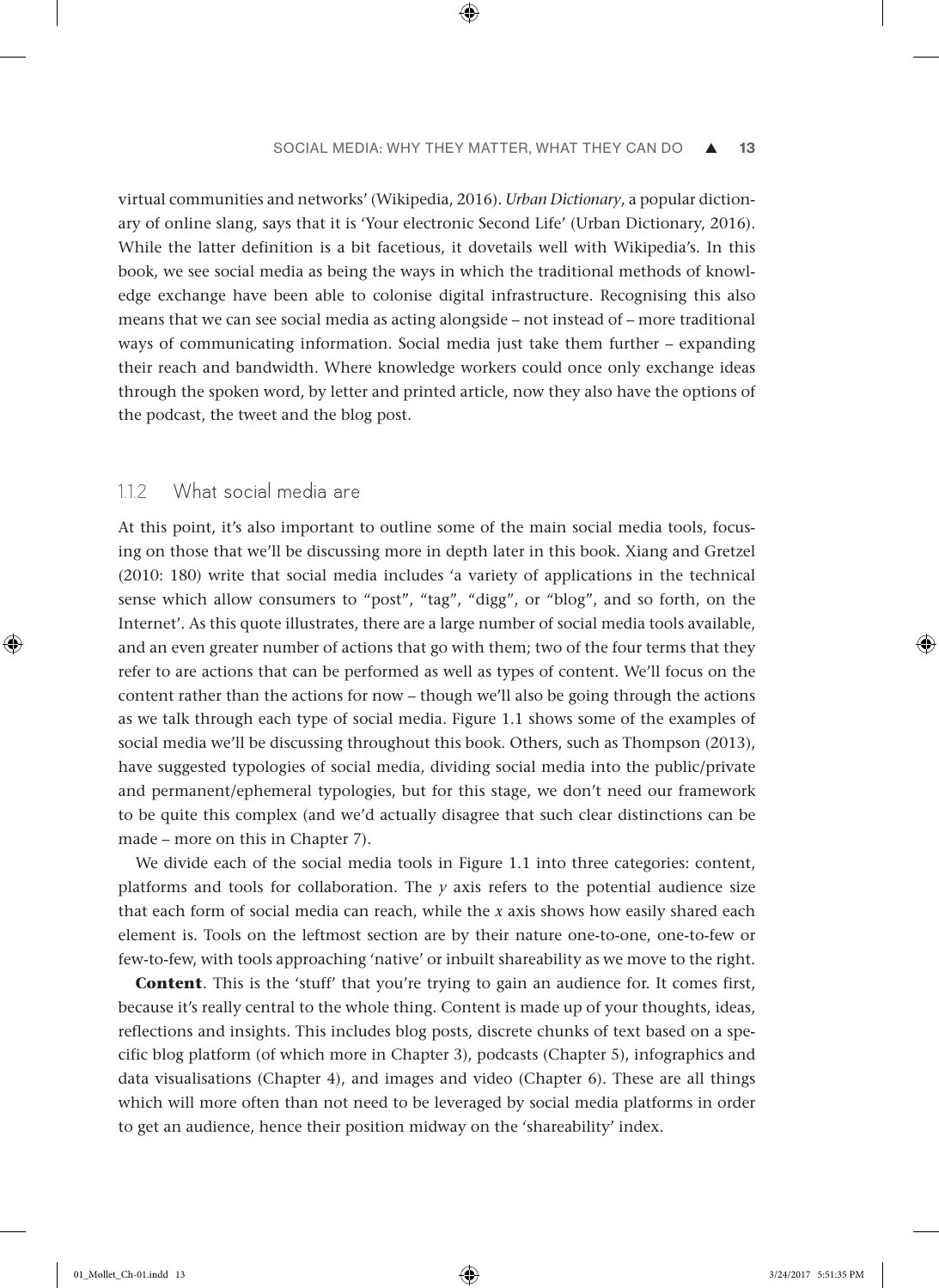$\bigoplus$ 



**Figure 1.1** Social media shareability and potential audience size

**Social networks**. These are the platforms that help you get your content to an audience, which can also include your desired audience – though they are not always one and the same. The social networks shown are connective by default – it's their main function and purpose. While their usefulness will obviously vary depending on how linked they have become with others who also use the same network, they facilitate content sharing far more easily than the tools in the bottom left of Figure 1.1. In terms of their potential audience, the sky is really the limit. Follower numbers vary from tens and hundreds to the thousands or even millions.

**Collaboration tools**. These are the tools of what could be termed the 'old' web. Skype was first released in 2003, and email can be traced back to the earliest days of the internet and was in fairly wide use by the mid-late 1990s. WhatsApp is a mere youngster by comparison, but its antecedents include Google Talk (2005) and even the humble text message, which is also a survivor from the 1990s. The key point about collaboration tools is that they are person-to-person rather than person-to-many. Even tools such as Google Documents only really involve tens or (at most) low hundreds in terms of collaborator numbers.

As you can see from Figure 1.1, there is some degree of category breakdown, and many of these formats are porous and interlinking with some of the others. As well as being useful for collaborative work, WhatsApp and Snapchat are increasingly being used as social networks to distribute content (Morrison, 2016). Most content platforms also have ways

⊕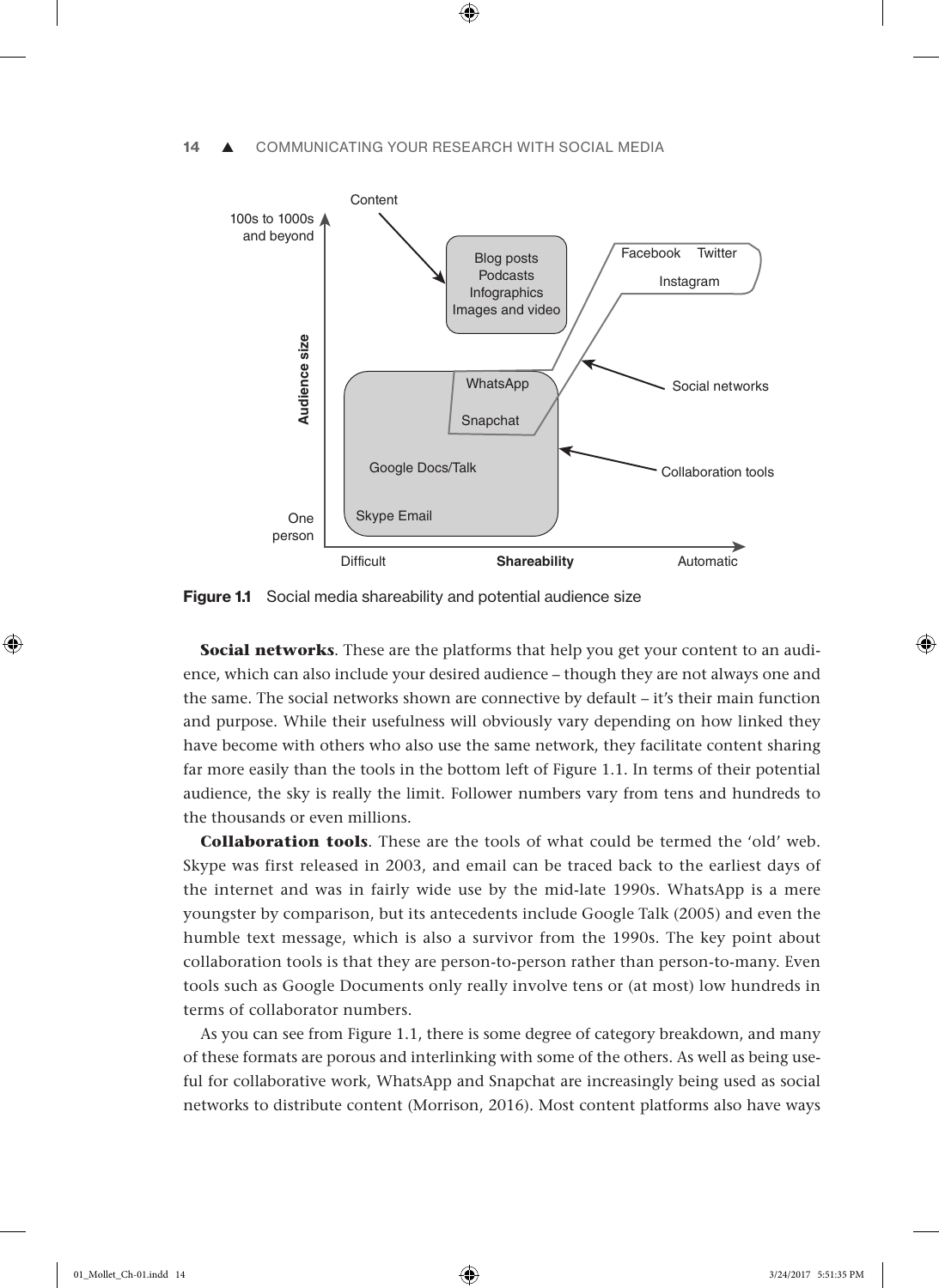of self-distribution – in the case of podcasts, SoundCloud, for example, has its own native distribution network, as does Apple's iTunes. Social networks can also be content. Twitter is famously regarded as a 'micro-blogging' site, and Facebook certainly allows for posts of several hundred words or so.

# 1.1.3 Social media platforms and their popularity

Now that we've looked at what social media platforms are and how they operate, it's helpful to look at how popular each platform is and where recent growth has been occurring. Table 1.1 gives an idea of just how popular social networks and social media have become.

| Social network | <b>Active users</b>                     |
|----------------|-----------------------------------------|
| Facebook       | 1.65 billion                            |
| Tumblr         | 555 million (Jan 2016) (Statista, 2016) |
| Instagram      | 400 million                             |
| Twitter        | 310 million                             |
| $Google +$     | 300 million (Feb 2016) (Smith, 2016)    |
| Sina Weibo     | 222 million (Q3 2015) (China, 2015)     |
| Snapchat       | 100 million (May, 2015) (Tweney, 2015)  |
| LinkedIn       | 100 million                             |
| Pinterest      | 100 million                             |

Table 1.1 Social networks and active users in 2015/2016

*Note*: Audience figures are from Walters (2016) unless otherwise indicated

# 114 What social media are not

The answer to the question of what isn't covered by the term social media is actually very little. While email and Skype aren't traditionally thought of as being forms of 'social' media, they are still ways of sharing information and enabling collaboration with others. In this way they are social – it's just that they speak to a much smaller audience. For us, the important distinction is between social media and social networks (even though the latter are actually a subset of the former). Social networks were created and built around the idea of sharing content with an audience; it's their prime function.

That said, traditional tools like instant messaging applications are becoming more social. Slack, which is a relatively new application, combines the collaborative functionality of an internet messaging service with social network-like functions of mentions and likes. Some websites go even further, publishing their Slack chats as social media content (FiveThirtyEight, 2016).

♠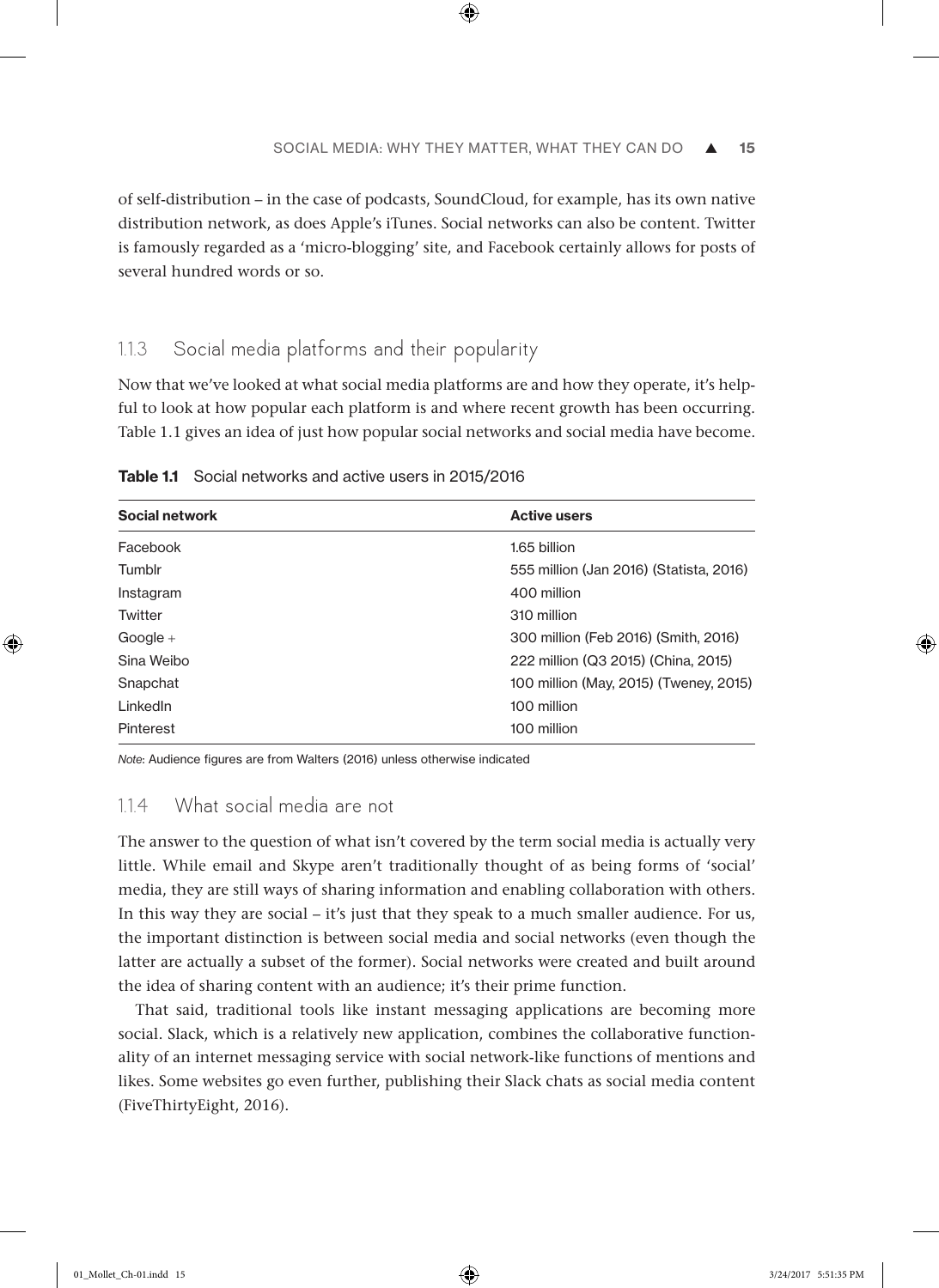$\bigoplus$ 

## 12 THE HISTORY OF SOCIAL MEDIA

To uncover how social media can be useful and important to researchers and knowledge workers, it is useful to spend some time delving into its origins.

## 121 From ARPANET to the World Wide Web

Perhaps surprisingly, social media's origins begin with the beginnings of the internet – or what became the internet. In 1958, the US government created the Advanced Projects Research Agency (ARPA) in an effort to counter the Soviet Union's perceived technological superiority following the launch of Sputnik in October 1957 (Hauben and Hauben, 1998). By 1962, the young agency was researching the usefulness of computers in defence and the advancement of technology, an effort which was being led by Dr Joseph Licklider of the Massachusetts Institute of Technology. At this point Licklider actually put forward the idea of an 'Intergalactic Network' – interconnected communities sharing computing resources.

This move towards a community of computing grew at ARPA, leading to the creation of a computer network, ARPANET, in 1969. The network was initially composed of Interface Message Processors (IMPs), located at UCLA, Stanford, the University of California, Santa Barbara, and the University of Utah, but grew relatively quickly, reaching 24 sites by 1972 and 111 in 1977 (Stewart, 2000). Hauben and Hauben (1998) note the close feeling of collaboration among the graduate students who made up the Network Working Group and the military component of ARPA. Robert Braden, who connected the first supercomputer to ARPANET, later stated of his efforts in creating the network: 'The result was to create a community of network researchers who believed strongly that collaboration is more powerful than …. competition among researchers. I don't think any other model would have gotten us where we are today' (Malkin, 1992). The collaborative nature and sharing ethos that characterised the modern world of social media and social networks can be traced back to this early point.

It was with collaboration in mind that email was first introduced into the nascent network in 1972 (Leiner et al., 1997). Email was followed by Listservers in 1975, which allowed users to post 'threads' of comments in response to topics (Preece et al., 2003). Bulletin board systems followed in the late 1970s, allowing early users of home computers to access messages, trade software and play games with people in their town or city (Rafaeli, 1984). In describing the first bulletin board system in 1978, Christensen and Suess (1978: 151) wrote:

People who left messages saying they had some information of interest and those who said they needed information discovered that other people using the system contacted them. We were pleased to find the system working this way, because that was one of its purposes.

♠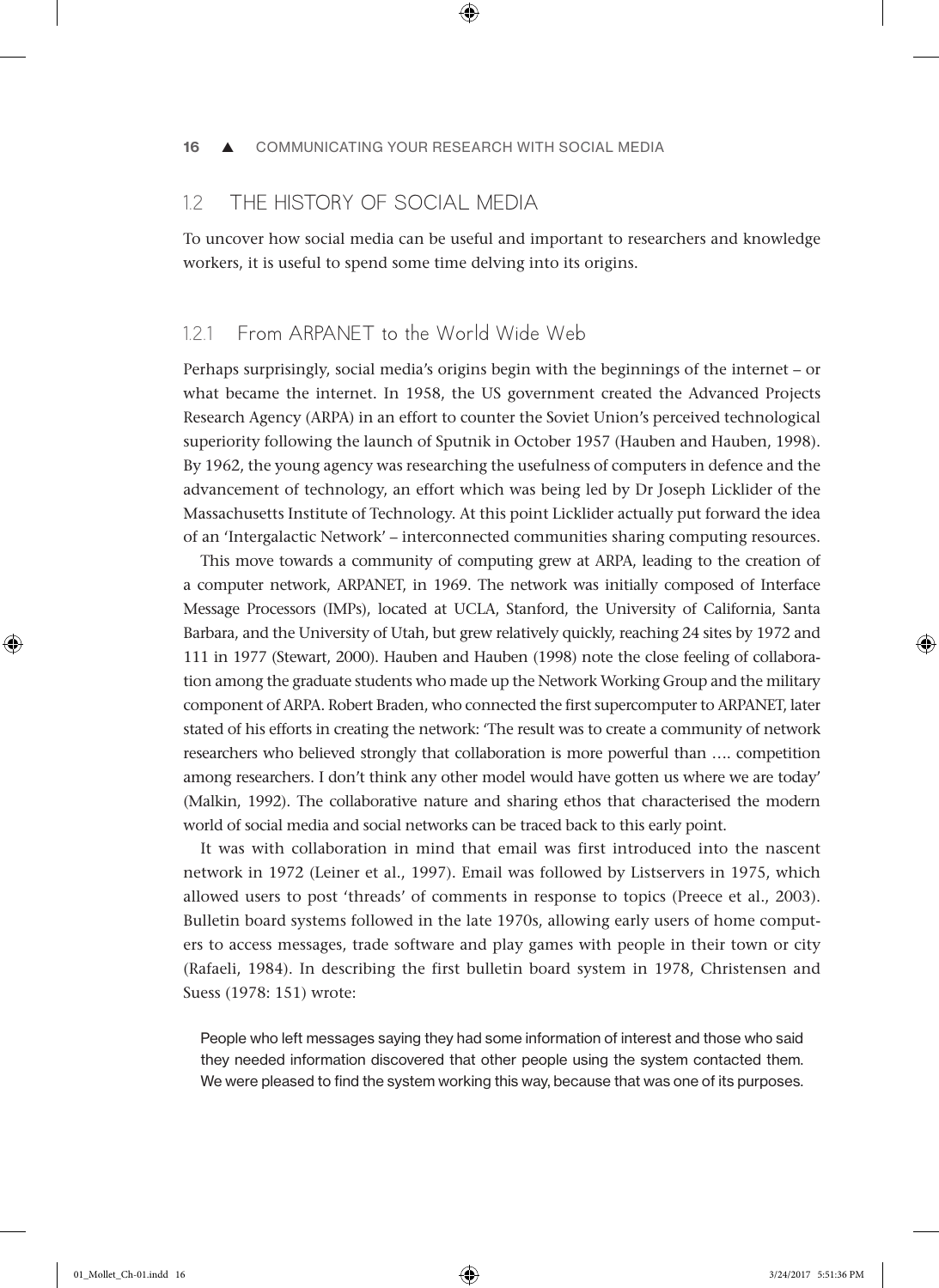The following decade saw the continued popularity of email, the introduction of Internet Relay Chat (the grandparent of modern messaging systems like WhatsApp) and, in 1991, the birth of the World Wide Web (Preece et al., 2003).

At this point, in the early to mid-1990s the World Wide Web was made up of services like email and newsgroups which users could join and build, but would not actively or automatically connect you with other users. Websites were also mostly one way – information was published with little possibility for interactivity or back and forth.

## $122$  Web 20

♠

The late 1990s saw the beginnings of a movement towards services with user-based and user-created content, with the creation of the earliest social network sites such as Sixdegrees.com and LiveJournal (boyd and Ellison, 2007). These types of service, and the social networks which followed in the early to mid-2000s, became known as Web 2.0 (Van Dijck, 2013). This period saw the rise and fall of a number of social networks, notably Friendster (2002) and MySpace (2003), and most importantly Facebook a year later (boyd and Ellison, 2007). These social networks had the aim of connecting users socially, allowing messages and conversations between users, as well as the posting of updates and photos.

Launched in 2004 on US university campuses, once it became more widely available, Facebook succeeded where earlier social networks had not. This success has been variously attributed to its relatively minimalist approach (compared to MySpace's cluttered anarchy), an initial lack of advertising and the early targeting of college campuses, which had traditionally not been sources of MySpace or Friendster users (Kelleher, 2010; Tsotsis, 2016).

The other major social network that has achieved widespread long-term success, Twitter, was founded in 2006, and actually began as a group text messaging system as an outgrowth of an earlier abandoned podcast platform called Odeo (Arrington, 2006; Carlson, 2011), whereby users could send an SMS message to a shortcode number, which would then be posted online for others to see (Malik, 2006). Unlike Facebook, which introduced photos fairly early on – and can be more closed to those not who are not part of its specific groups and communities – Twitter (at least in its early days) was primarily a text-based update service or 'micro-blogging' platform that was completely open for all to read. As a result, Twitter has often been perceived in the West – especially by journalists – as the method of choice for communication in social movements and protests across the world, though Facebook and other social networks have been used extensively as well. We'll return to this idea in the next section.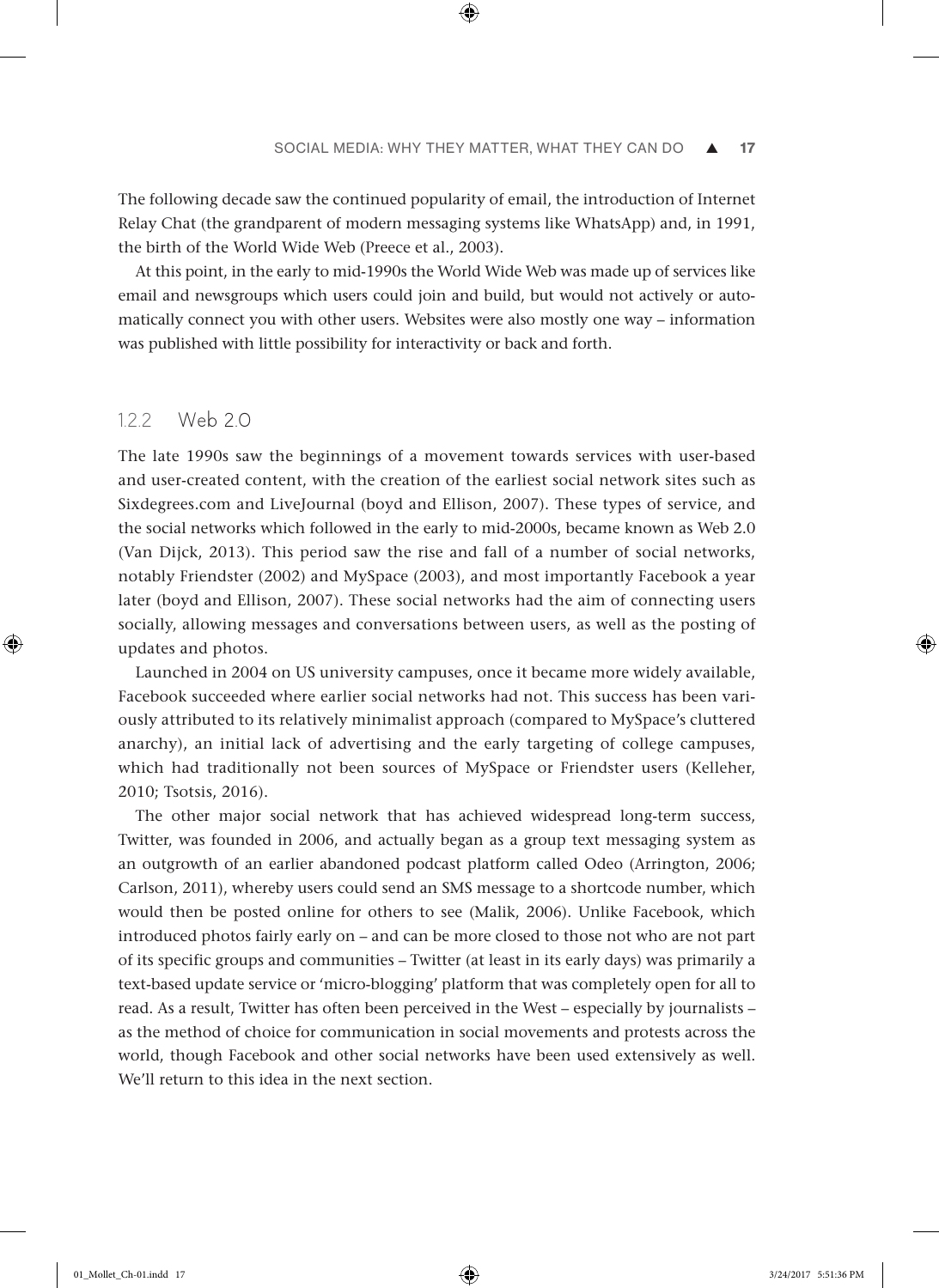$\bigoplus$ 

# 1.2.3 Smartphones and apps

It's worth noting that the first smartphone (as we know them now) was launched in the form of the Apple iPhone in June 2007. Smartphones, with their app-based software ecosystem, meant that users no longer needed to be tied to a desktop or laptop computer in order to access social networks. With smartphones, users could update their social media profiles, as well as interact with other users while outside their home or work. Teenagers, who had already been the target of earlier social networks like MySpace, also became significant smartphone users (Lenhart, 2012). By 2014, 74 per cent of US adults were using social network sites, a number which increased to 89 per cent for those aged 18–29. Social media penetration via smartphones is also important; 40 per cent of cellphone users used social media sites on their phone, and 28 per cent did so daily (Pew Research Center, 2013). By early 2015 in the UK, smartphones had become the most popular device for getting online, with 33 per cent of internet users stating that the device was the most important one for getting online (Ofcom, 2015). If we take apps as a measure of the popularity of smartphones, by 2015, there had been 638 billion cumulative app downloads worldwide. This number will only increase; the global revenues from app sales are predicted to rise to US\$79 billion in 2020, from US\$36 billion in 2015, and app downloads could increase to 378 billion from 211 billion in 2015 (Ovum.com, 2016).

So now that we've taken a look at where social media have come from, and how popular it is, let's look at why it's an important force in the world and what it might mean for your work as a researcher or knowledge worker.

# 1.3 SOCIAL MEDIA AS AN INFLUENTIAL FORCE IN THE WORLD

The picture we've painted of the rise of social media over the past two decades is one that emphasises the social connectedness that these networks have enabled and promote. But beyond making and maintaining friendships, what is social media good for? Quite a lot, it turns out. The factors which have made social media attractive for social means – low cost and ease of use – also make it useful in nearly all aspects of human life, from politics to business to health.

The overriding feature of the various spheres and examples of the uses of social media that we will discuss in this section is that they are not only a tool for communication and achieving change, they are also tools that can have huge value for building and growing communities with shared interests. These interests could be social, recreational and even political. Social media help support the creation of a 'digital public sphere' (Colleoni et al., 2014: 317) where people with differing opinions and experiences can interact

♠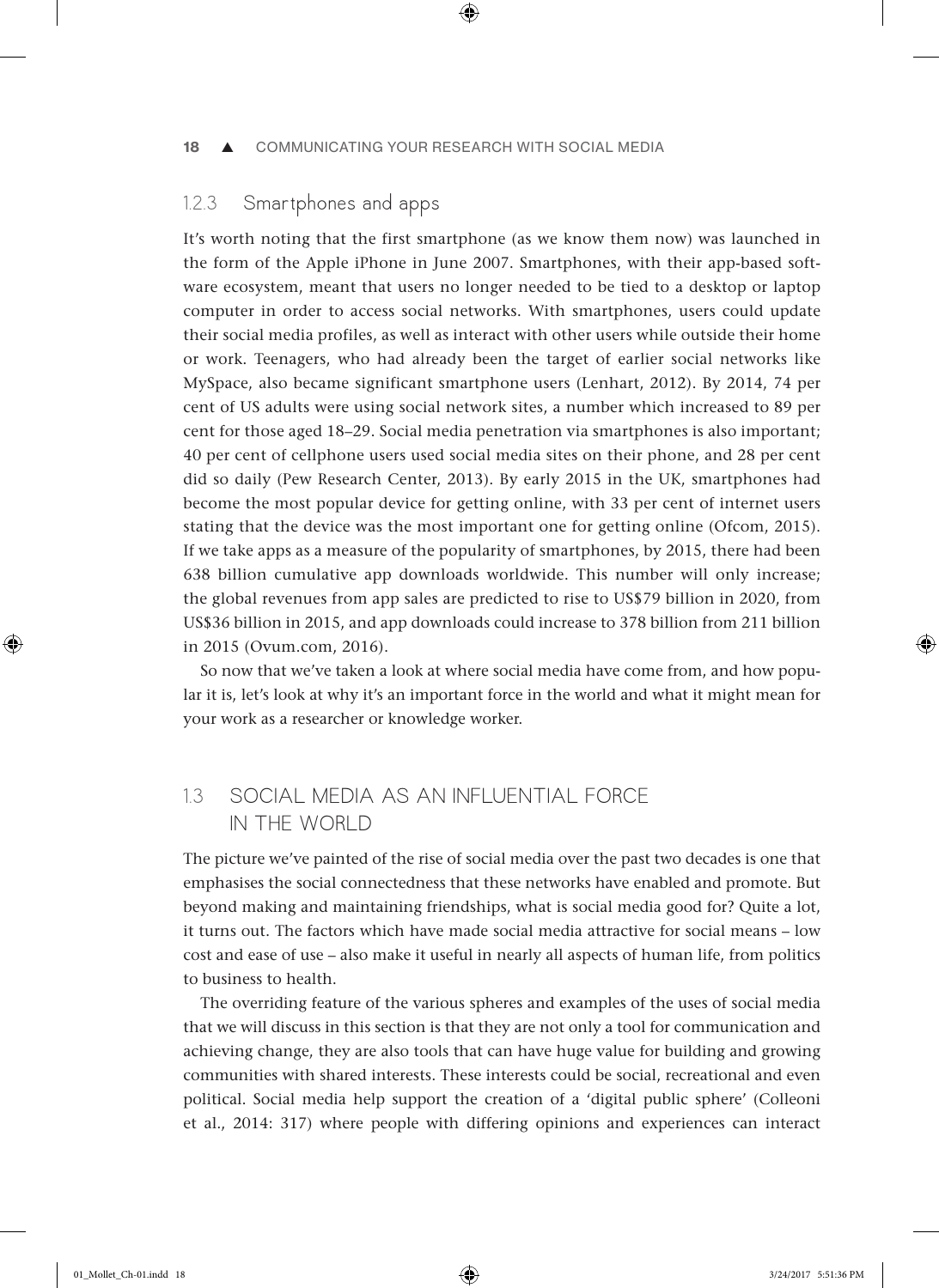and communicate. Kaplan and Haenlein (2010) cite examples such as YouTube (which they term a 'content community'), which allows users to share video, as well as communities based around sports, such as soccer, on MySpace. For Lovejoy and Saxton (2012), social media tools can be effective at community-building in the nonprofit sphere, commenting that their use can create a dialogue within communities of interest, and that this is 'where true engagement begins, when networks are developed and users can join in the "conversation and provide feedback"' (2012: 350).

It's worth noting, though, that these communities can often become so successful that they begin to form 'echo chambers' (Gilbert et al., 2009), where users reinforce and don't challenge the opinions and views of others. While this tendency can be quite helpful in the formation of social movements (as we'll discuss), over time there is a risk to such communities becoming more insular and exclusive.

# 1.3.1 Social media and politics: The Arab Spring, #blacklivesmatter and beyond

It's often claimed that social media have acted as a catalyst for change over the last decade (Garst, 2013), though some critics (or cyber-sceptics) are concerned that it promotes what's known as 'clicktivism' or 'slacktivism', where people share or promote an issue within an echo chamber, which leads to little – if any – actual change (Wolfsfeld et al., 2013). That said, the simple act of clicktivism can also be a form of civic engagement itself (Halupka, 2014), does not reduce the likelihood of users being politically active and may in fact make them more likely to engage politically (Lee and Hsieh, 2013; Vaccari et al., 2015). Social media networks can also help to combine real and virtual volunteer networks in times of crisis (Reuter et al., 2013).

Rather than characterising social media as a 'catalyst' for change – which implies that it is the sole or main impetus for change – we can say that social media and social networks can help to promote change, often going hand in hand with (or even amplifying) existing movements or trends (Gerbaudo, 2012; Joseph, 2012). Studying social movements in Chile, the US and the UK, Sajuria et al. (2015) find that social media movements have a tendency to recreate structures of social capital that are seen offline.

Perhaps the most well-known instance of social media playing a major role in world events is during the Arab Spring of 2010 onwards (see Figure 1.2) – though there is significant disagreement as to the role and influence actually played (Wolfsfeld et al., 2013). Beginning in late 2010 in Tunisia, the Arab Spring, briefly, was a series of organised political protests, which led to the overthrowing of a number of governments in North Africa and the Middle East, including in Tunisia, Yemen, Egypt and Libya, protests in Lebanon, Saudi Arabia and Sudan, and with others such as Syria and Libya still consumed in civil war (Lotan et al., 2011).

♠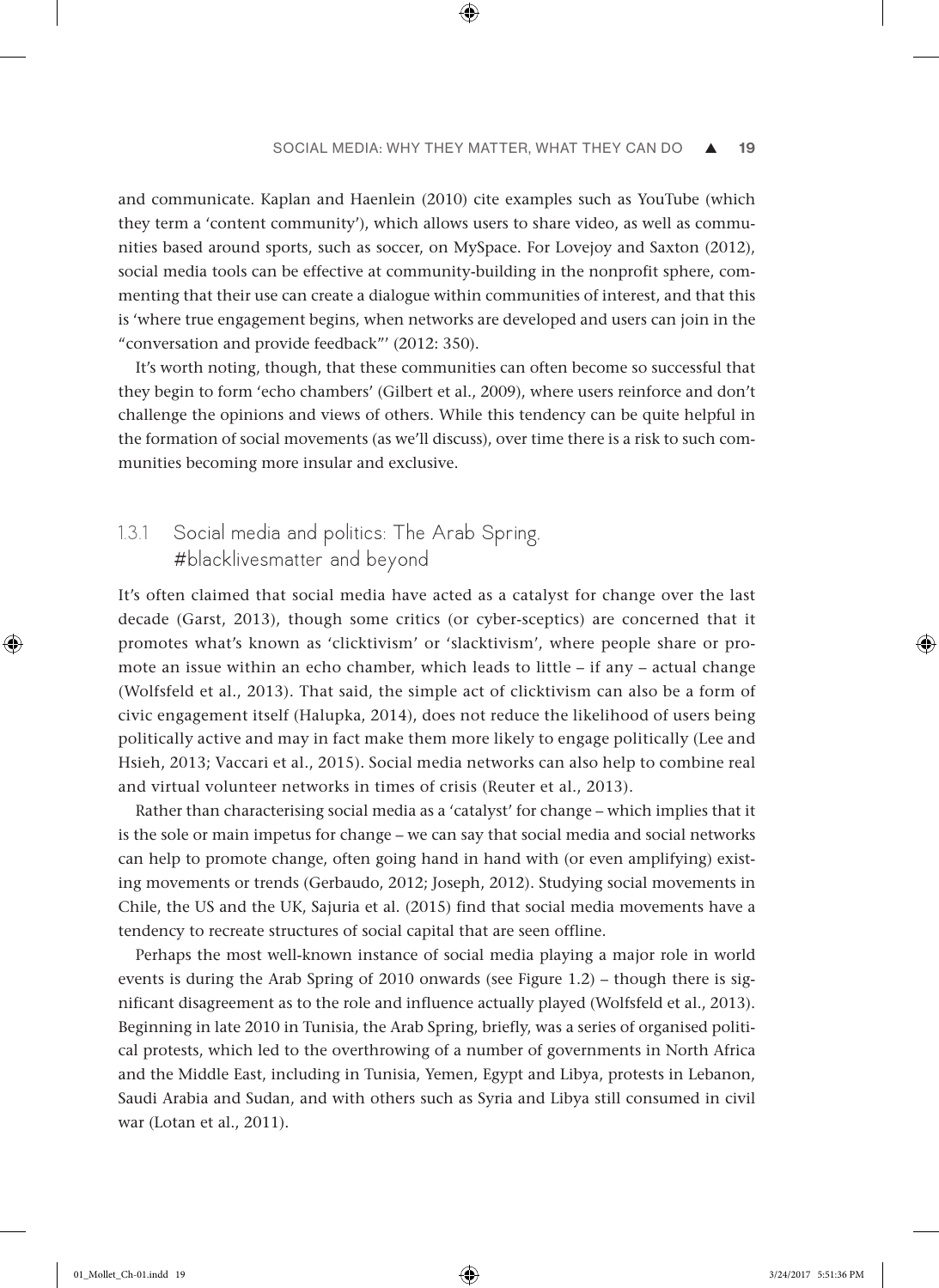$\textcircled{\scriptsize{*}}$ 



Figure 1.2 Protest sign using Twitter hashtag during Egyptian revolution, January 2012 *Credit*: Ahmad Hammoud via Flickr (CC-BY2.0)

Khondker (2011) points out that social media were one of many factors in the various revolutions; their role was critical given that many countries lacked an open media and civil society because of repression by the government. As such, social media played a simple but incredibly important role in the protests that marked the beginnings of the Arab Spring, with activists making use of Twitter and hashtags, blogs and image and video sharing to organise demonstrations and exchange information. Gerbaudo (2012) characterises the digital activists who used social media in this context as 'choreographers', who acted as catalysts for mass mobilisation. Social media were also used by protesters to share stories of what was happening on the ground with the wider world, before Western journalists were able to arrive (Lotan et al., 2011; Murthy, 2013).

In the US, the #blacklivesmatter movement was formed following the acquittal of George Zimmerman in the shooting of an unarmed black teenager, Trayvon Martin. The movement, the name of which is actually based on a Twitter hashtag (Guynn, 2015), gained strength following public anger at further killings of young black men by police in 2014 and 2015 (see Figure 1.3). Harris (2015: 35) contrasts the use of social media by #blacklivesmatter activists with the 1960s civil rights movement:

The movement's use of technology to mobilize hundreds of thousands of people through social media is light years away from the labor that was once required to mobilize black people and their allies during the 1960s or even a few years ago. Jo Ann Robinson of the all-black Women's Political Council in Montgomery, for instance, spent hours using

⊕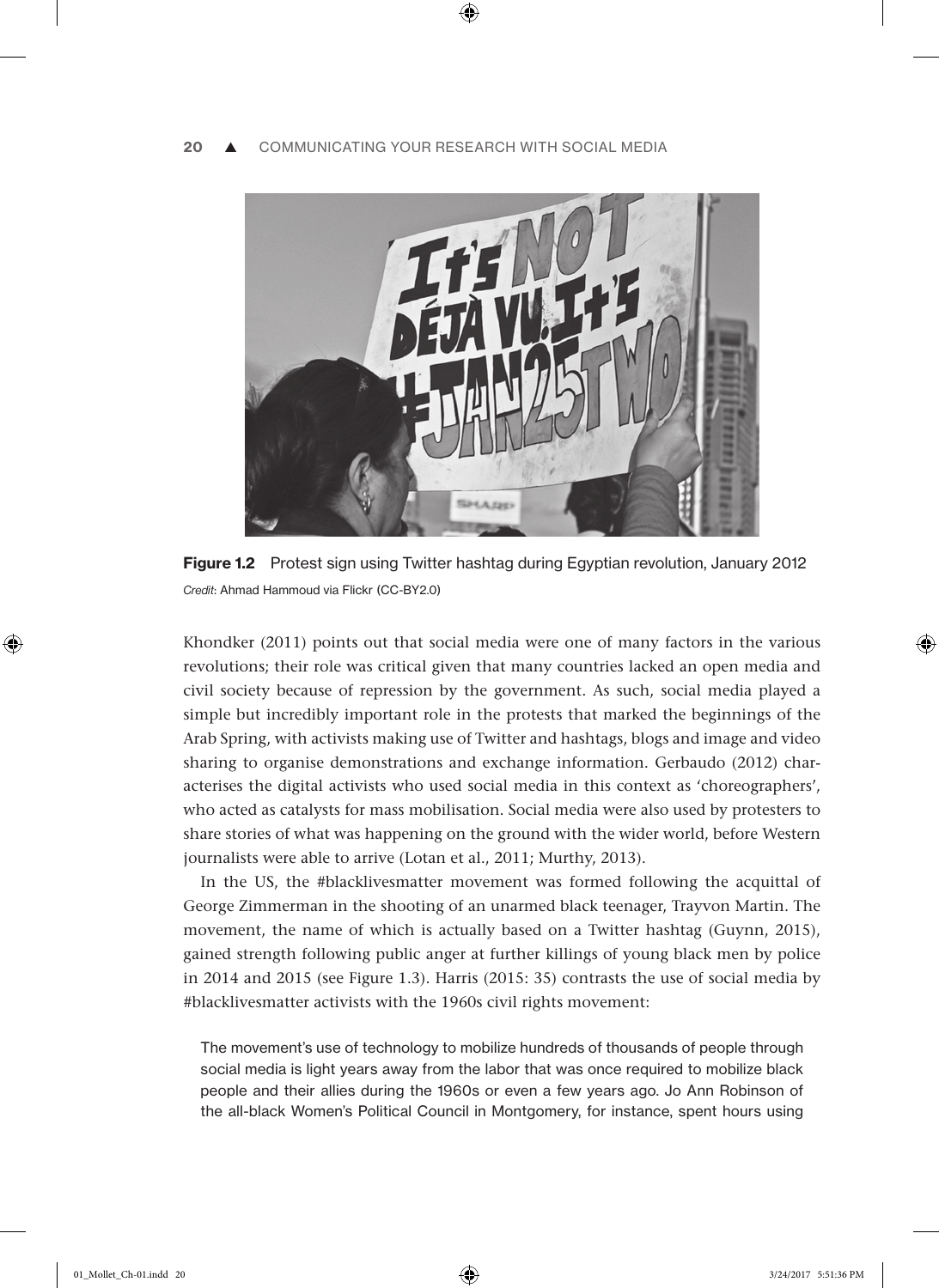a hand-driven mimeograph machine to crank out over 52,000 leaflets that announced a mass protest after Rosa Parks's arrest in 1955. Today, social media – particularly Twitter – can reach individuals throughout the nation and across the world in milliseconds, drastically slashing the time it takes to organize protests.



**Figure 1.3** Protesters using the #blacklivesmatter hashtag, in solidarity with Ferguson, MO, encouraging a boycott of Black Friday consumerism in NYC, November 2014 *Credit*: The All-Nite Images via Flickr (CC-BY-SA-2.0)

While the Arab Spring and the #blacklivesmatter movement demonstrate that by facilitating the creation and building of communities of interest social media can aid social movements in affecting change at a national level, which affects the lives of millions, it can also be effective in more targeted ways by those who want to see more specific changes (rather than the overthrow of an entire government or change at a societal level).

In 2013 a social media campaign launched by the London School of Economics student Caroline Criado-Perez aimed to address the lack of women on UK banknotes, other than the Queen. Her campaign to add the author Jane Austen to the £10 banknote was successful in drawing over 30,000 signatures on the online platform Change.org and convinced the Bank of England to introduce the new note design (Crawford and Gillespie, 2014; Criado-Perez, 2015). It is also important to note that this campaign – and others like it – did result in an online backlash against Criado-Perez and one of her supporters, UK MP Stella Creasy, which included threats of rape and murder. This abuse did not deter the campaign, with Criado-Perez stating on Twitter at the time that she 'won't

⊕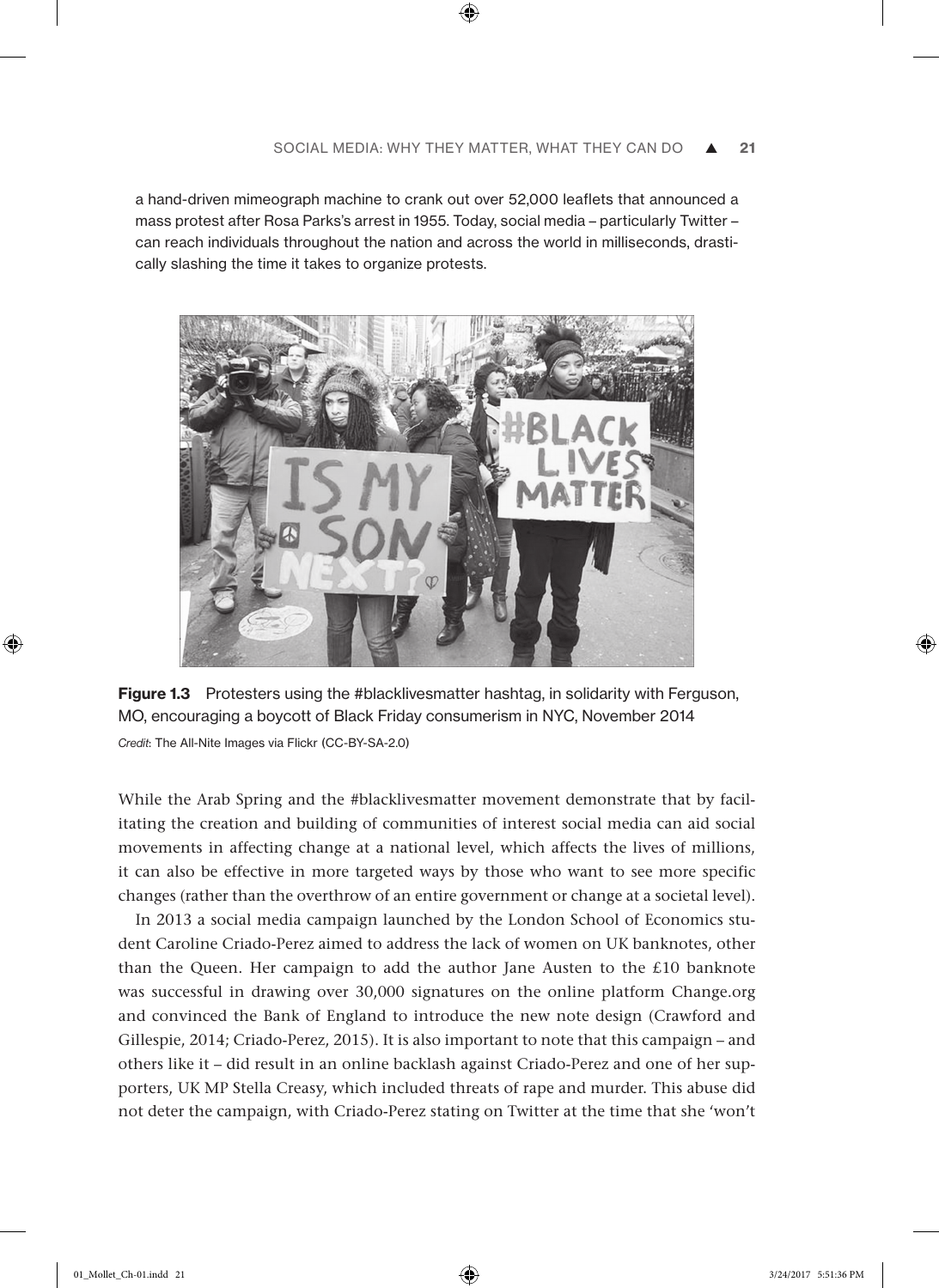⊕

be silenced by anyone'. In 2014, two people were arrested and convicted for threatening Criado-Perez on social media, with both receiving custodial sentences (Lewis, 2014).

Many political campaigners have taken to social media as a way to engage with the public and potential voters. Most famously, the role of social media in politics gained currency with the then Senator Barack Obama's 2008 campaign for the presidency, which made extensive use of social media tools, mobilising an online network of over 5 million volunteers, and drove over 3 million campaign donations to the candidate (Harfoush, 2009; Kenski et al., 2010; Cogburn and Espinoza-Vasquez, 2011).

With greater youth take-up of social media, political campaigners have been especially keen to make use of it to tap a group which has tended to be less likely to vote (Hendricks and Frye, 2011). Gainous and Wagner (2014) characterise scholarly reactions to social media and politics in two ways: as a way of levelling the playing field between citizens and politicians, or as yet another method of political communication, leading to little real change in the relationship between the governors and the governed.

What is becoming more certain is that social media are an effective tool for influencing election outcomes. Recent research on US online campaigning has found that campaigners' online messages are reaching similar audiences to offline communications, and that they have a positive impact on voter turnout (Aldrich et al., 2015). Similarly, examining more than 100 million Facebook updates, Settle et al. (2015) find that users who lived in US states with more contested elections were more likely to post status updates about politics and were also 40 per cent more likely to vote.

# 1.3.2 Social media and campaigning: Nonprofits to human rights to health

Social media can also be incredibly helpful for nonprofit and charity organisations, which can use them for advocacy and public education, fundraising and communications with stakeholders. Guo and Saxton (2013) put forward the idea of a mobilisation-driven, relationship-building framework, where nonprofits first reach out and build awareness of their cause among the public, followed by sustaining communities of interest and supporter networks, which is followed by mobilisation and calls to action messages sent to supporters in order to further the organisation's purpose. In their study of nonprofit public relations (PR) practitioners, Curtis et al. (2010) found that those organisations with specified PR departments were more likely to adopt social media.

Joseph (2012: 153) argues that social media also expands awareness of human rights abuses beyond the sphere of the traditional media, bypassing the 'veil of secrecy' that repressive regimes often hold up, contrasting the example of reports from a relatively small number of activists in Syria of the government's attacks on unarmed protesters in

♠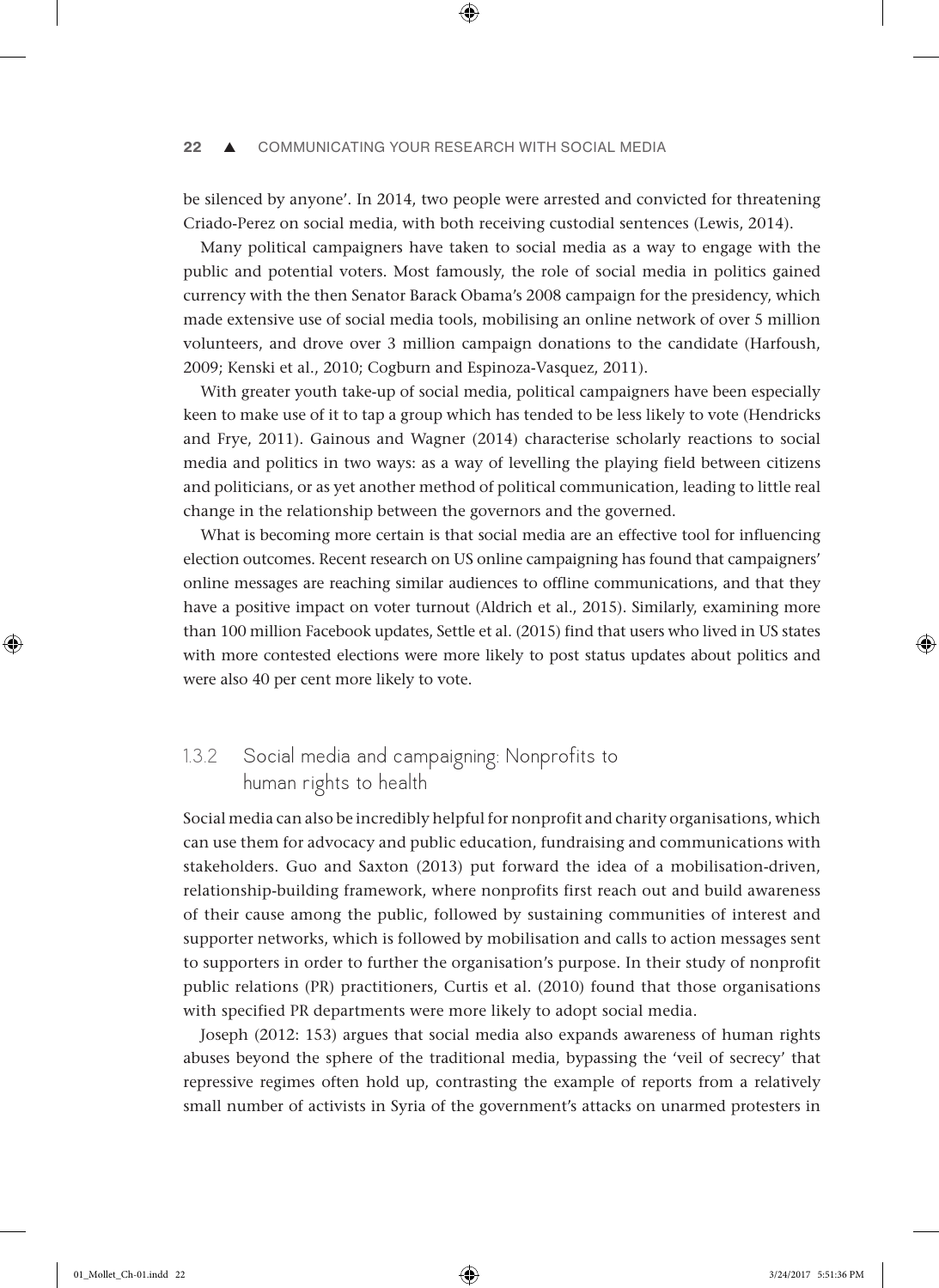$\textcircled{\scriptsize{*}}$ 

2011 with a massacre of tens of thousands in the Syrian town of Hama in 1982, which was largely unknown to the rest of the world until much later.

Social media have also proved useful in recent years in the area of public health. For example, health researchers can 'mine' large numbers of users' tweets to provide publichealth information in real time. This is especially useful in cases of seasonal outbreaks of disease such as influenza or food poisoning (Dredze, 2012), or even weather-related depression (Yang et al., 2015). Social media data can also provide different information from traditional sources, as patients may be more willing to share behaviours and conditions with their social networks than with their doctors. Social networks such as Twitter are also useful for public health institutions to provide health information to the public or even face-to-face via Skype conversations (Murthy, 2013). On the treatment side, social media can also form the basis of patient support networks, with hospitals facilitating patient social media groups using a variety of tools, such as blogs, video chats and Twitter and Facebook profiles (Hawn, 2009). These tools mean that patients are better able to manage their own care, reducing the need for interventions from physicians, as well as support and encourage those with similar conditions.

## 1.3.3 Social media and business: Profits, losses and lives

Recent years have seen businesses from the largest multinationals to the smallest familyowned shops take up social media to varying degrees and with varying success (Long, 2011). Social media networks, especially Twitter, allow companies to have a direct line of communication to their customers in ways that were either previously not possible or very expensive. Marshall et al. (2012: 357) go as far as to say that social media and related technology provide 'a revolutionary change in the way contemporary selling is conducted' by changing the traditional relationships between customers/clients and salespersons. Similarly, Rapp et al. (2013) suggest that social media have a 'contagion' effect where their use has a positive effect on brand and retailer performance, and increases customer loyalty. Social media use can also lead to more customer visits and greater firm profits (Rishika et al., 2013).

Companies are also able to build up communities around brands and products in a fashion not dissimilar from the patient support networks described above. Corporate engagement via social media can also become incredibly important in times of corporate crisis, and must be managed very carefully; engagement can backfire quickly, such as during BP's Deepwater Horizon oil spill in the Gulf of Mexico in 2010. The corporation was slow to respond to fake Twitter accounts highjacking and impersonating its corporate persona, and later struggled to build up its own social media response, further adding to public opprobrium towards the company (Wauters, 2010; Long, 2011).

♠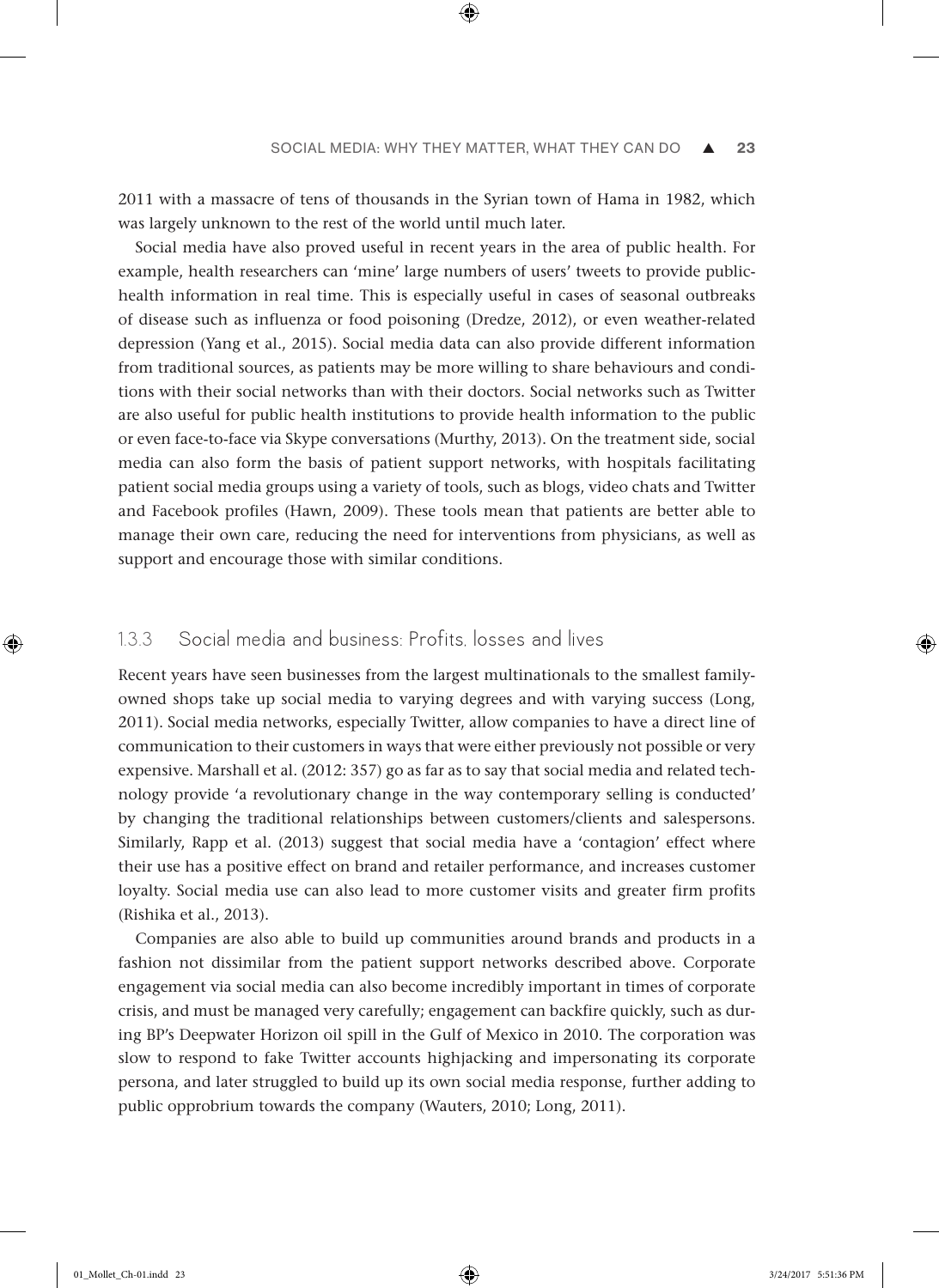⊕

With many corporates keen to use social media to promote their corporate social responsibility initiatives, Lyon and Montgomery (2013) argue that the transparency that social media bring may actually lead to a reduction in corporate 'greenwashing' if citizens and activists become concerned that the company is promoting itself to too great an extent.

Now that we've covered how social media can be an important influence across various aspects of society, we're going to look more closely at how social media are used by knowledge workers in education, research and in what's called 'digital scholarship'. We'll see that some of the ideas and considerations we've looked at in this section are also important when working with research and in knowledge dissemination and public engagement.

# 1.4 SOCIAL MEDIA IN EDUCATION, RESEARCH AND DIGITAL SCHOLARSHIP

The chances are that you have at some point in your working life, either at a conference, departmental meeting or through an internal strategy document, come across arguments for the use of social media in higher education and the research environment. There are now plenty of guides and introductions to using social media platforms too, including our guide to 'Using Twitter in university research, teaching and impact activities' (Mollett et al., 2011), which continues to get thousands of downloads each year, and Bik and Goldstein's 'An introduction to social media for scientists' (2013). Discussions and guides like these centre around the new opportunities and challenges that social media bring to the research environment, and reflect the fact that an increasing number of researchers and academics are using social and digital media in a variety of ways.

While the opportunities for social media may seem apparent, the degree to which scientists and researchers are actually using these platforms varies across countries and disciplines. According to Bastow et al.'s 2012 dataset of UK social science academics, one in six academics (16 per cent) use Twitter (Bastow et al., 2014: 230). A 2014 survey by *Nature* suggests a modest incremental increase, with 25 per cent of the 480 social science, arts and humanities researchers sampled using Twitter regularly (Van Noorden, 2014). Among science and engineering fields, there was a stronger emphasis on academic-focused social networks (Mendeley, Academia.edu, ResearchGate), with nearly 50 per cent of the 3,000 scientists reporting that they regularly use ResearchGate, termed 'Facebook for scientists' by its founder Ijad Madisch (Knapp, 2012). Survey findings of course offer only a limited understanding of usage (not least because a primary way of advertising surveys now is through social media and online channels), but at this point it seems fair to conclude that social media usage rates are strong and continuing to grow in academia, and the same pattern can be observed when we look around the NGO, think tank and charity sectors.

♠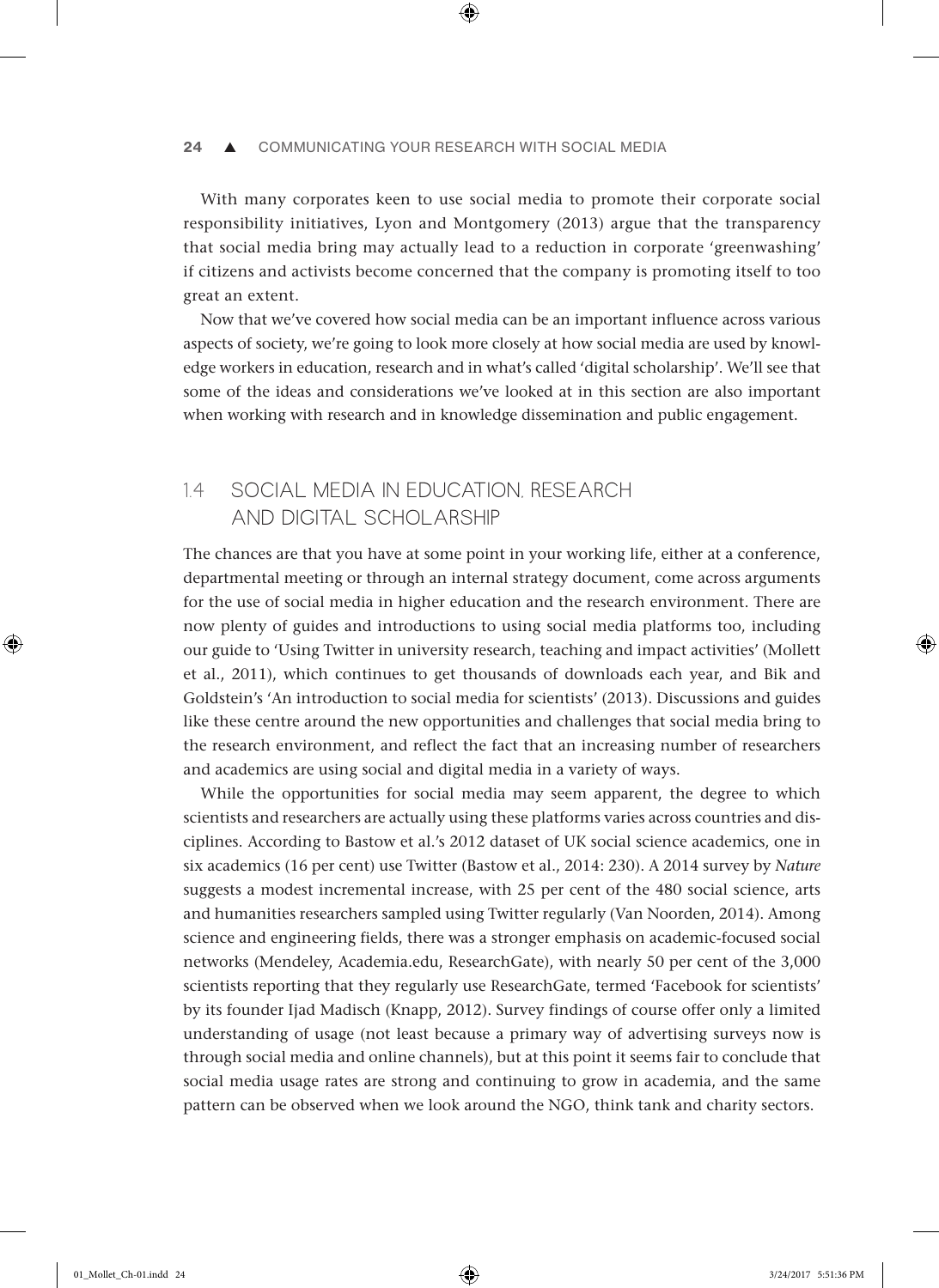#### SOCIAL MEDIA: WHY THEY MATTER, WHAT THEY CAN DO  $\triangle$  25

⊕

But growing usage figures ultimately provide only a tiny slice of what is going on here. Alongside other dramatic changes to the research environment, like the internet and open access to research publications, social media as a whole remain under-theorised aspects of the research environment. A common conception of social media is that they are primarily used for procrastination (see Riemer et al., 2010; Tervakari et al., 2012; Vanwynsberghe et al., 2015). Alongside research practice, we recognise that it is becoming more common for social media to be used in higher education as part of marketing campaigns (Reuben, 2008) and also as a pedagogical tool (Alexander, 2006; Franklin and Van Harmelen, 2007; Moran et al., 2011).

Digital sociologist Mark Carrigan's *Social Media for Academics* (2016) is an instructional primer on why academics are currently using social media and how they can deal with and address the challenges of social media. The thread running through all these different findings and applications is that there is now a critical mass of individuals using social media for education and research, and what was once recognised as potential opportunities for social media are now becoming a taken-for-granted reality. As Carrigan (2016) notes, social media are facilitating the reach of new audiences, enabling more enhanced collaboration, and are also presenting new challenges for the research community to deal with.

The growing adoption of digital tools and technology in this environment can be broadly understood as 'digital scholarship'. This is a concept that will be explored and interrogated in greater detail in Chapter 2, but for now we will look at how researchers and educators are integrating social and digital media into their working practices and take a brief look at the landscape for digital scholarship.

# 1.4.1 Social media in practice in the research environment

In an extensive survey conducted over nine months, with more than 20,000 responses, Bianca Kramer and Jeroen Bosman (2015) have substantial data informing an in-depth look at today's research environment. They explore the patterns and process of digital scholarship through scholars' workflow and use of tools. The responses and working practices reported suggest researchers are already integrating a variety of social tools and social media for research and scholarly communication purposes. In Table 1.2, Kramer and Bosman have categorised the developments across six identified phases of the research workflow: discovery, analysis, writing, publication, outreach and assessment.

Current tools and workflows certainly play an important role in connecting research and researchers with the wider society, but even more important for digital scholarship is designing systems that look to align the particular tools with the practices and aims of scholarship (Burdick and Willis, 2011).

♠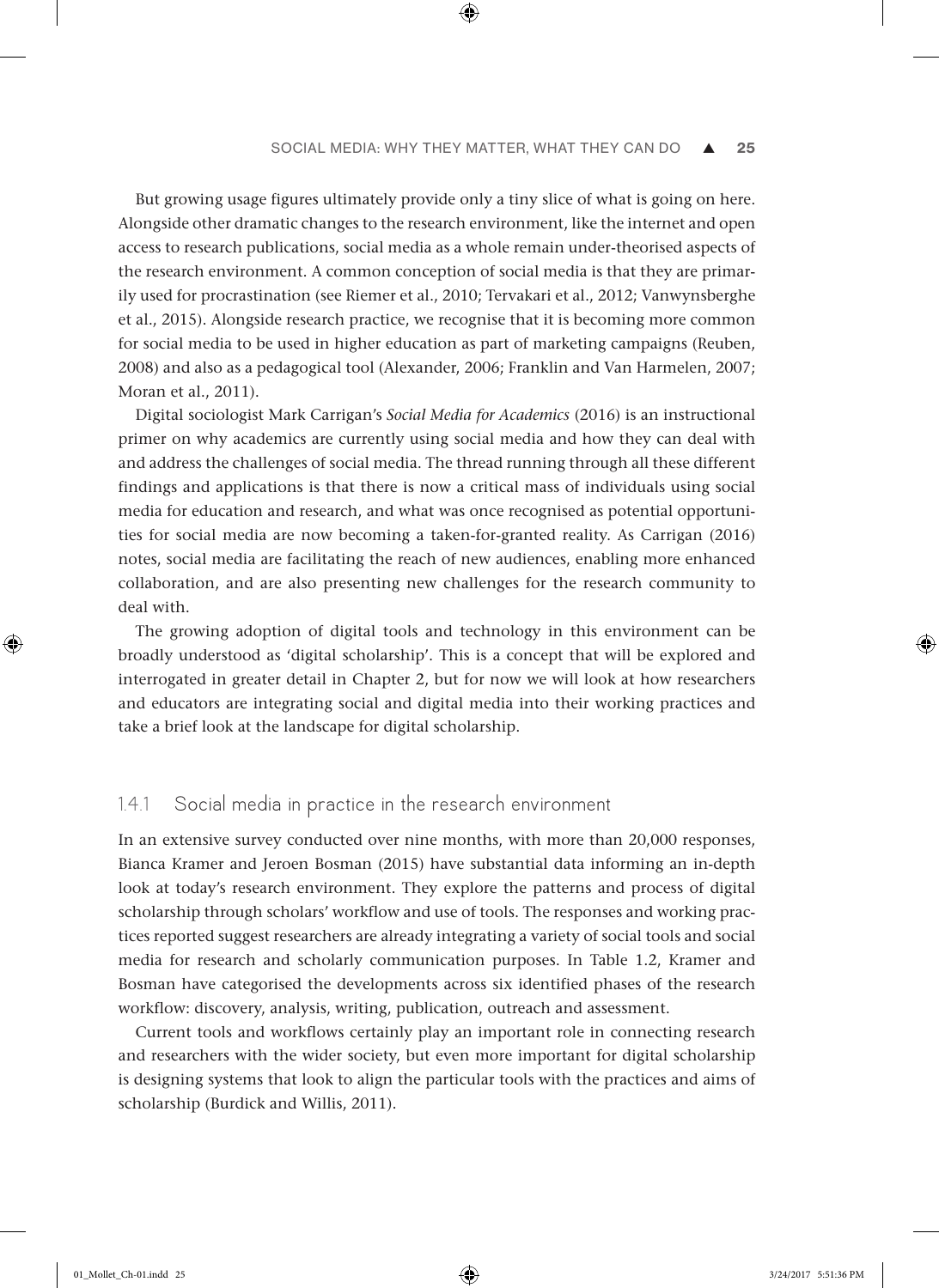Table 1.2 101 innovations in scholarly communication - the changing research workflow Table 1.2 101 innovations in scholarly communication – the changing research workflow

 $\bigoplus$ 

Most important developments in six research workflow phases Most important developments in six research workflow phases

|                                                   | <b>Discovery</b>                                                      | Analysis                                     | Writing                                                    | Publication                                           | <b>Outreach</b>                                                      | Assessment                                                                |
|---------------------------------------------------|-----------------------------------------------------------------------|----------------------------------------------|------------------------------------------------------------|-------------------------------------------------------|----------------------------------------------------------------------|---------------------------------------------------------------------------|
| <b>Trends</b>                                     | social discovery<br>tools                                             | crowdsourced<br>datadriven &<br>science      | collaborative online<br>writing                            | data publication<br>Open Access &                     | scholarly social<br>media                                            | article level (alt)<br>metrics                                            |
| Expectations                                      | mportance<br>of data discovery<br>growing i                           | analysis tools<br>more online                | with publication &<br>assessment tools<br>more integration | publish firsts,<br>more use of<br>judge later         | monitoring outreach<br>use of altmetrics for                         | more open and post-<br>publication peer<br>review                         |
| <b>Uncertainties</b>                              | or full-text<br>search and text<br>support 1<br>mining                | share in analysis<br>willingness to<br>phase | collaborative online<br>acceptance of<br>writing           | effect of journal/<br>publisher status                | funders & institutions<br>requirements of                            | costly qualitative<br>assessment?<br>who pays for                         |
| Opportunities                                     | discovery based on<br>aggregated OA full<br>text                      | open labnotes                                | while writing/citing<br>semantic tagging                   | paper formatting<br>reader-side                       | using repositories for<br>institutional visibility                   | publication and<br>affiliation IDs<br>using author,                       |
| Challenges                                        | search (concepts<br>real semantic<br>& relations)                     | reproducibility                              | safety/privacy of<br>online writing                        | of publishing<br>globalisation<br>standards<br>access | two-way discussion<br>making outreach a                              | quality of measuring<br>tools                                             |
| <b>Most important</b><br>development<br>long-term | citation-enhanced<br>multidisciplinary +<br>S<br>database             | collaboration +<br>data-driver               | online writing<br>platforms                                | Open Access                                           | researcher profiles<br>more & better<br>connected                    | societal relevance +<br>non-publication<br>importance of<br>contributions |
| most disruptive<br>development<br>Potentially     | recommendations<br>concept search +<br>contextual/social<br>semantic/ | open science                                 | collaborative writing +<br>integration with<br>publishing  | circumventing<br>publishers<br>traditional            | research findings,<br>public access to<br>also for agenda<br>setting | simple quantitative<br>moving away from<br>indicators                     |
|                                                   |                                                                       |                                              |                                                            |                                                       |                                                                      |                                                                           |

 $\bigoplus$ 

Credit: Kramer and Bosman (2015), Figshare (CC BY-SA) *Credit*: Kramer and Bosman (2015), Figshare (CC BY-SA)

 $\bigoplus$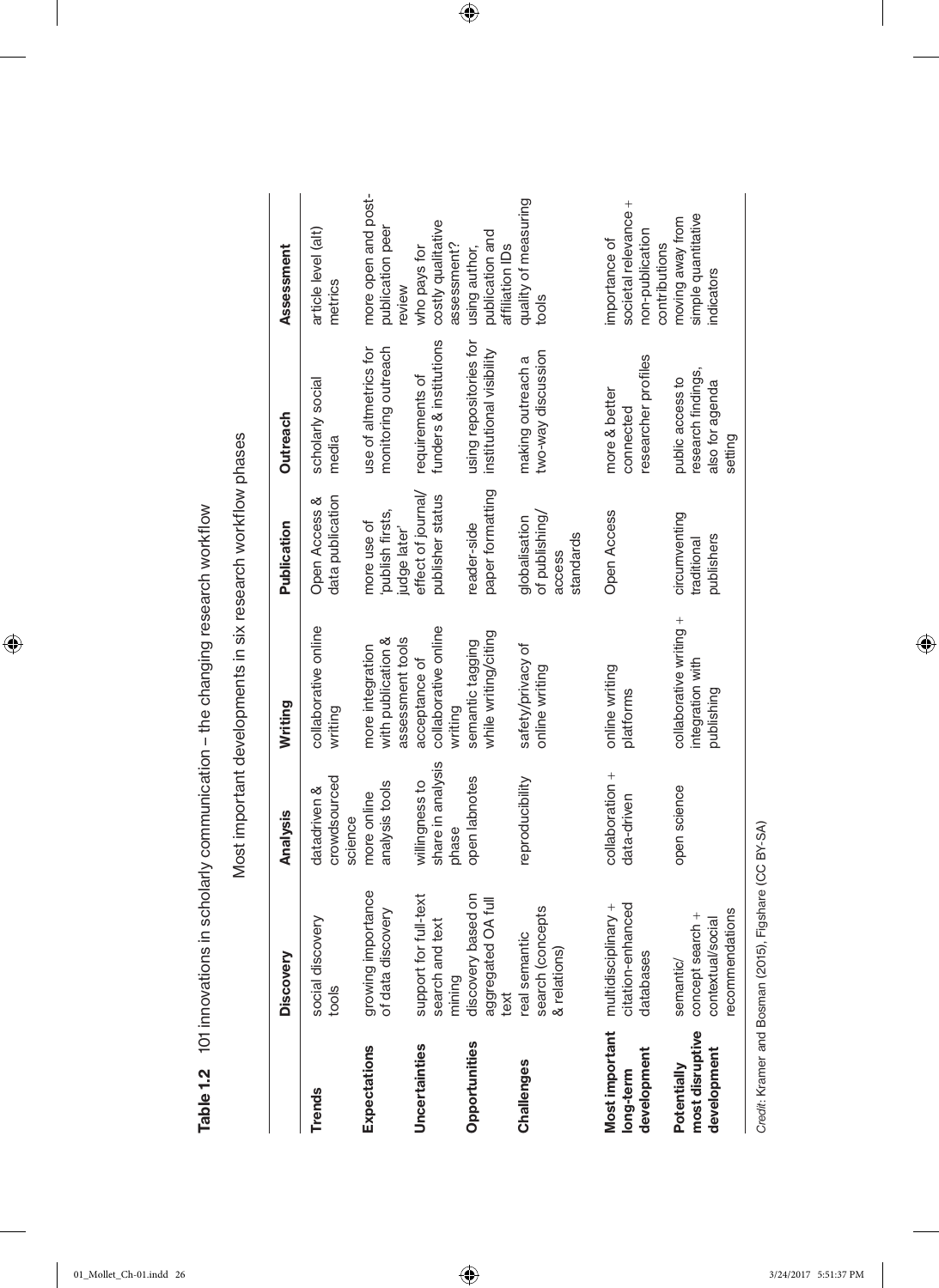#### SOCIAL MEDIA: WHY THEY MATTER, WHAT THEY CAN DO  $\triangle$  27

⊕

As such, at this point, it is helpful for us to go into a bit more detail about what digital scholarship actually looks like in an academic context. As we described in the Introduction, in reference to how LSE has promoted and managed its public engagement in the digital sphere, this can often mean a 'blogs first' strategy, with institutional or individual blog platforms providing the source for content to be distributed via social media. Expert commentary by academics in the UK can be divided into four rough areas: university-based blog sites, externally hosted blog collectives, 'professional' blogs and individual blogs. We will go into these in more detail in Chapter 3, but here are a few (non-exhaustive) examples:

- University-based/hosted blog sites: Oxford Politics (OxPol), Ballots and Bullets (Nottingham), Eastminster (University of East Anglia), Edinburgh Politics and IR Blog, Policy Wonkers (King's), Policy @Manchester, the LSE's blogs.
- Externally hosted blog collectives: Open Democracy.
- 'Professional' blog/journalism collectives: *The Economist*, *The Conversation*, *The Guardian*.
- Individual blogs: Mainly Macro, Enlightened Economist, Tax Research UK, countless other examples.

Before moving on, it's worth briefly focusing on what we term 'professional' blog collectives. Sites such as *The Guardian* and *The Economist* are online versions or representations of what would have been traditional media commentary, which often includes academic commentary. *The Conversation*, on the other hand, is a site for professional academics. It employs journalists to commission academic commentary on current issues, which is then edited with the aim of disseminating it across online media and news organisations. The range of examples of internally-managed and externally-supported platforms with which academics can now be involved is indicative of the growing opportunities for public-facing, digital research content.

# 1.4.2 Social media in practice in teaching and learning

When knowledge workers also have a role as educators, social media can have a large influence on how students work within their educational environment, by providing a new learning conduit by promoting engagement with content and allowing greater collaboration between students, providing educators are consistent and committed to this engagement (Yaros, 2011; Tess, 2013). Social media may also be part of a 'new way of learning', with less emphasis on individualised instruction and a greater focus on collective and collaborative understanding and exploration (Selwyn, 2012), though some are concerned that the 'conviviality' of social media may be counterproductive in certain educational contexts (Friesen and Lowe, 2012). These new ways of learning can also benefit those who have previously been more likely to have been disadvantaged by older models of teaching, such as students from low-income backgrounds, by

♠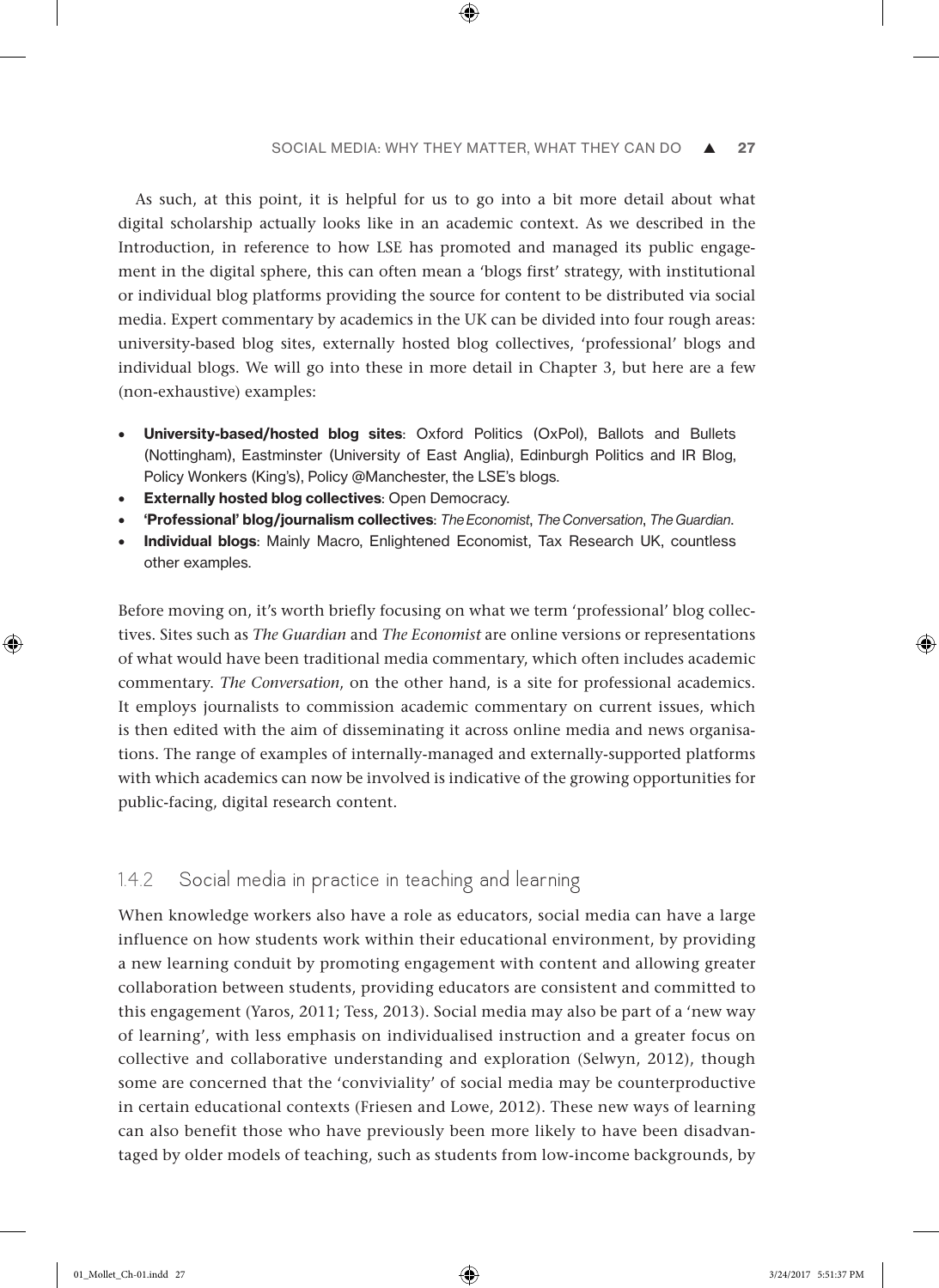$\bigoplus$ 

building connections with other students and faculty and providing new sources of information (Davis et al., 2012).

At this point it's worth remembering that the internet – and by extension social media – was created by researchers who felt that collaboration was more powerful than competition. Remember those graduate students working with the military in the early days of ARPANET? Social media, by their very nature, encourage this sort of collaboration and the circulation of knowledge. And compared to the pre-digital age, this now occurs far more rapidly (Quinnell, 2011; Beer, 2013). Social media can also provide new opportunities to engage with the participants of research, as well as with those who are affected by it (Durose and Tonkiss, 2013). Where traditionally scholars were engaged in a very straight, unidirectional research process of asking questions, doing research and then reporting results, social media allow us to be more engaged with the subjects of our research and provide new avenues for collaboration with other knowledge workers and inspiration for new research. In many respects, social media 'beg us to reconceptualize what it means to be a scholar and do scholarship in the 21st century' (Sugimoto, 2016). We'll go into more detail about the interplay between social media and academic research in the next chapter.

# 1.4.3 Social media in practice in think tanks and research bodies

Social media can be tremendously useful in promoting the activities and research outcomes of knowledge workers. While we will go into this extensively later in the book, we'll give a short overview here of how different knowledge organisations make use of it.

We would argue that if research is worth doing (and funding), then it's also worth promoting and disseminating to the wider public. For some knowledge organisations, such as think tanks like the UK-based Institute for Public Policy Research (IPPR), the US-based Brookings Institute and the Urban Institute, for example, undertaking and then promoting research is part of their 'core business'. The IPPR has its own journal, *Juncture*, where it publishes its research and commentary, while Brookings regularly releases books and research papers based on its research. The Urban Institute, based in Washington DC, has its own blog, *The Urban Wire*, which has the tagline 'The voices of Urban Institute's researchers and staff'. Organisations such as these now make extensive use of social media to push their research in support of their agendas (Stieglitz and Dang-Xuan, 2013). These types of organisation are more instrumental in their objectives; while they will have inhouse researchers (or commission research) who will be pursuing different projects, these will all tend to be focused in one direction, be it curing cancer for a health research charity or tackling urban inequality in the case of a think tank.

While think tanks and NGOs will tend to have in-house communications teams and motivations akin to those of nonprofits, discussed above, knowledge workers who work

♠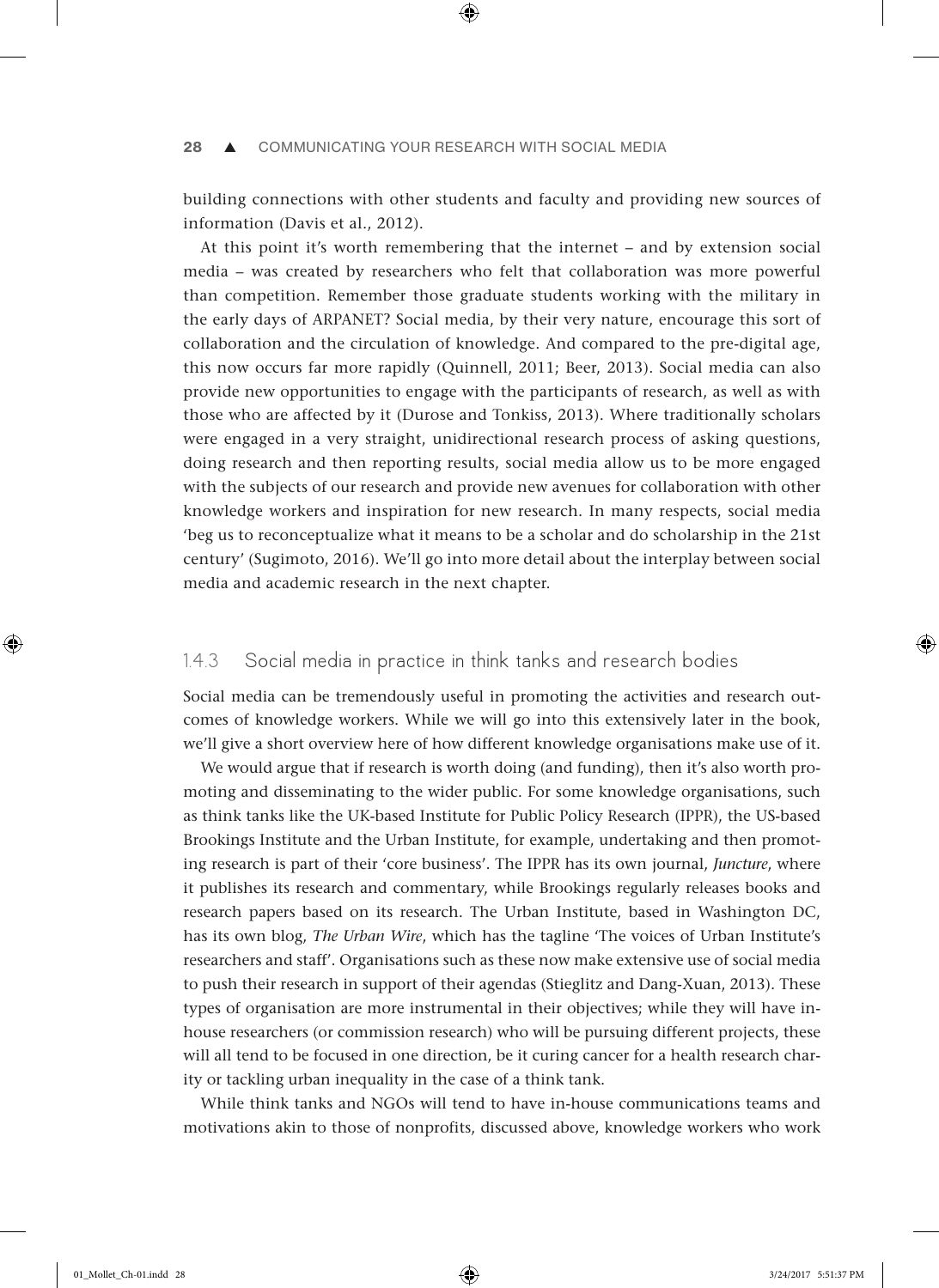in educational institutions such as universities are often 'out on their own', both in terms of the research they do and in how it's promoted. This can simultaneously be very freeing and also constraining on academics' abilities to make an impact with their research.

By early 2016, to say that the social media environment for knowledge workers across nearly all disciplines was saturated would be an understatement, with universities, think tanks and NGOs all making extensive use of blogs and most forms of social networks to promote their research and agendas.

# 1.4.4 Reflections on the individual benefits of social media for researchers

In the past, the main vehicle for academics to achieve impact was via their journal articles. While there is some confusion as to how often academic papers are actually cited – with a widely held (though likely inaccurate) belief in academic circles that the number could be as high as 90 per cent (Remler, 2014) – it's clear that academic works in journal articles faces a barrier to its dissemination in the form of journal paywalls (where only those who have paid a subscription fee are able to access content). With this in mind, the impetus for using social media to share information from research becomes clear. Social media and networks allow knowledge workers to share the summaries and findings of their work, as well as important aspects of their research process, with large numbers of other social media users who may be interested in their work.

This impetus has become much more prominent over the last decade. One notable example was the association of the 2012 presidential election with 'Big Data' in a way that previous contests had not been, and what that meant for social media commentary from knowledge workers. Nate Silver, through his now-famous *FiveThirtyEight* blog, was able to predict the presidential election result in all 50 states, in a prediction model which outperformed all others. For what seemed to be the first time, the mainstream media were taking bloggers and online commentators seriously in the area of US politics.

Similarly, one of the most popular US academic blogs is *The Monkey Cage*, which launched in 2007. The blog was bought by the *Washington Post* newspaper in the summer of 2013, and moved from its independent blog platform to the newspaper's website. This move, by a large and popular national newspaper, was another signal that academic commentary of the kind that had previously been the domain of journals and books was entering the mainstream. *The Scholars Strategy Network*, begun in 2009 by Harvard political scientist Theda Skocpol, has a more wide-ranging remit, but it produces its own copy of academic commentary to be repurposed for the wider media, rather than operating as its own dedicated publishing platform.

Promoting one's research or findings on social media and social networks is of course a form of public engagement (a topic we situate in the Research Lifecycle and go into

♠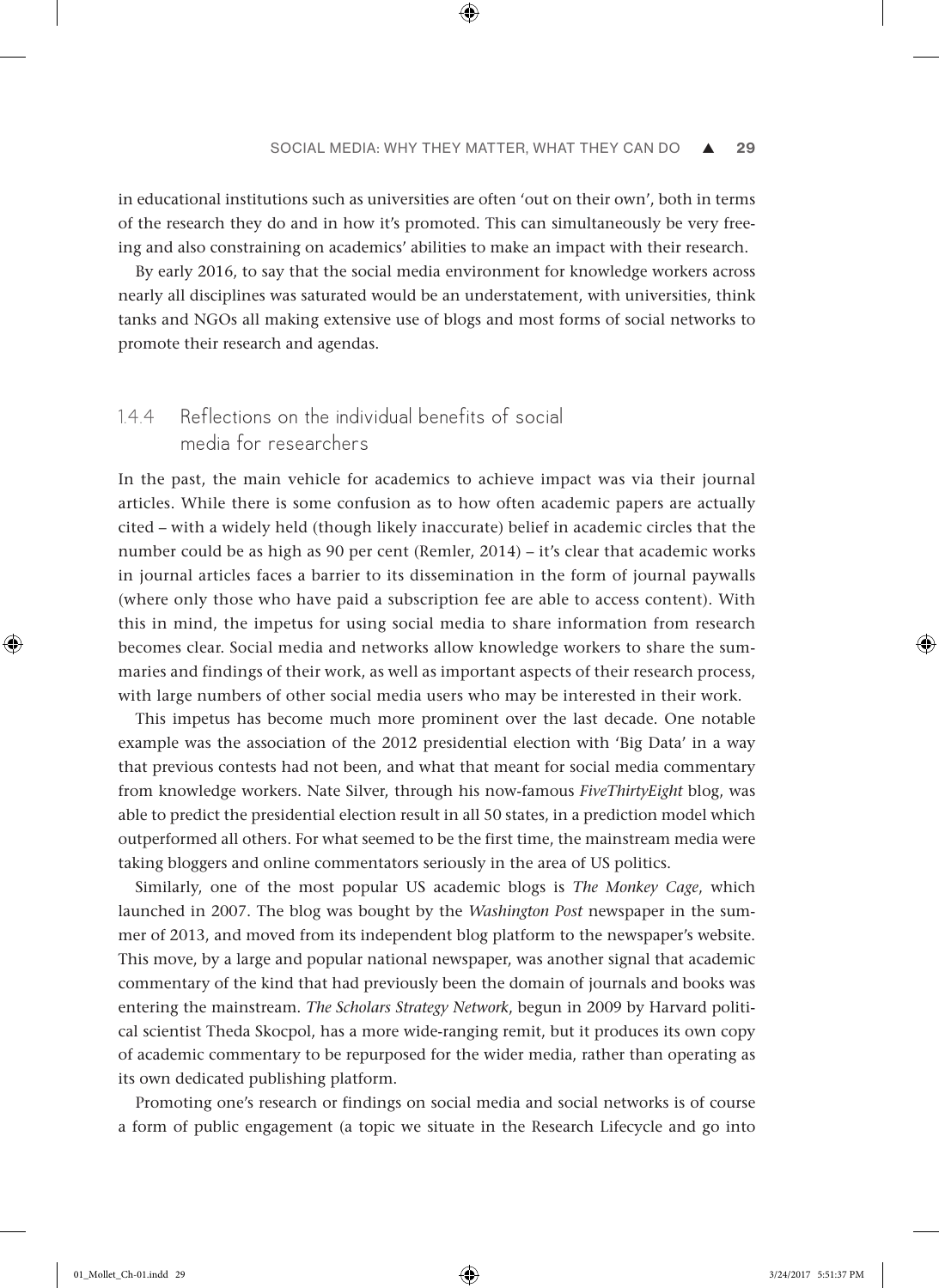⊕

greater detail about in Chapter 2) and is the starting point for knowledge workers who wish to begin to build a public profile. Sasley and Sucharov (2014) argue that combining engagement on social media with moral activism can be appropriate and even necessary in some cases. For scholars and knowledge workers who are often marginalised in an academic context, it can also be a means of both self- and community promotion (Grollman, 2015). The move to digital has meant that what were once niche areas of study can often have their own journals or online presence:

The explosion of Internet access in the 1990s provided academics with a way of sharing their work outside of the traditional publishing route, and new kinds of journals began to emerge. Think of electronic journals and the open access publishing models those journals helped foster as the do-it-yourself record labels of academia. (McCabe, 2013: 55)

In the 21st century, many academics have seen their roles shifting or augmented. Where previously, academia largely consisted of research, teaching and publishing work in academic journals, knowledge work has extended to include self-promotion. In this context, self-promotion does not just include the promotion of articles and research; it also means participating (though not always) in social media discussions in areas of their research and on current events and general societal trends. Social media allow researchers to be social, both with those who share their interests and with the wider world in general. This naturally creates some tensions in terms of academic freedom and in how knowledge workers create a public profile. Sugimoto (2016) comments that while online activity has become the front of house for academics to show their work, policies to protect scholars are currently lacking in this space. Recent years have seen growing incidences of knowledge workers being scrutinised and even sanctioned for comments made on social media, something that knowledge workers should bear in mind when contemplating their own online public engagement.

Another aspect of public engagement is the so-called 'Sagan effect', referring to the success of American astronomer Carl Sagan as a science populariser, but also to the difficulties he faced as an academic as a result (Martinez-Conde, 2016). Despite hosting the most widely watched public television series in US history, *Cosmos: A Personal Voyage*, in 1980, Sagan was denied tenure at Harvard University as well as membership of the National Academy of Sciences in 1991, due to 'the perception that popular, visible scientists are worse academics than those scientists who do not engage in public discourse' (Martinez-Conde, 2016: 2077). Many will recognise a general understanding in academia that public engagement is seen as light, fluffy and not what an academic should be doing with their time. Carroll (2011) has argued that academics look down on those colleagues who have too high a public profile, mostly due to the belief that public scientists care more about their media presence than about their research. But do scientists and academics who undertake public engagement activities such as proactive

♠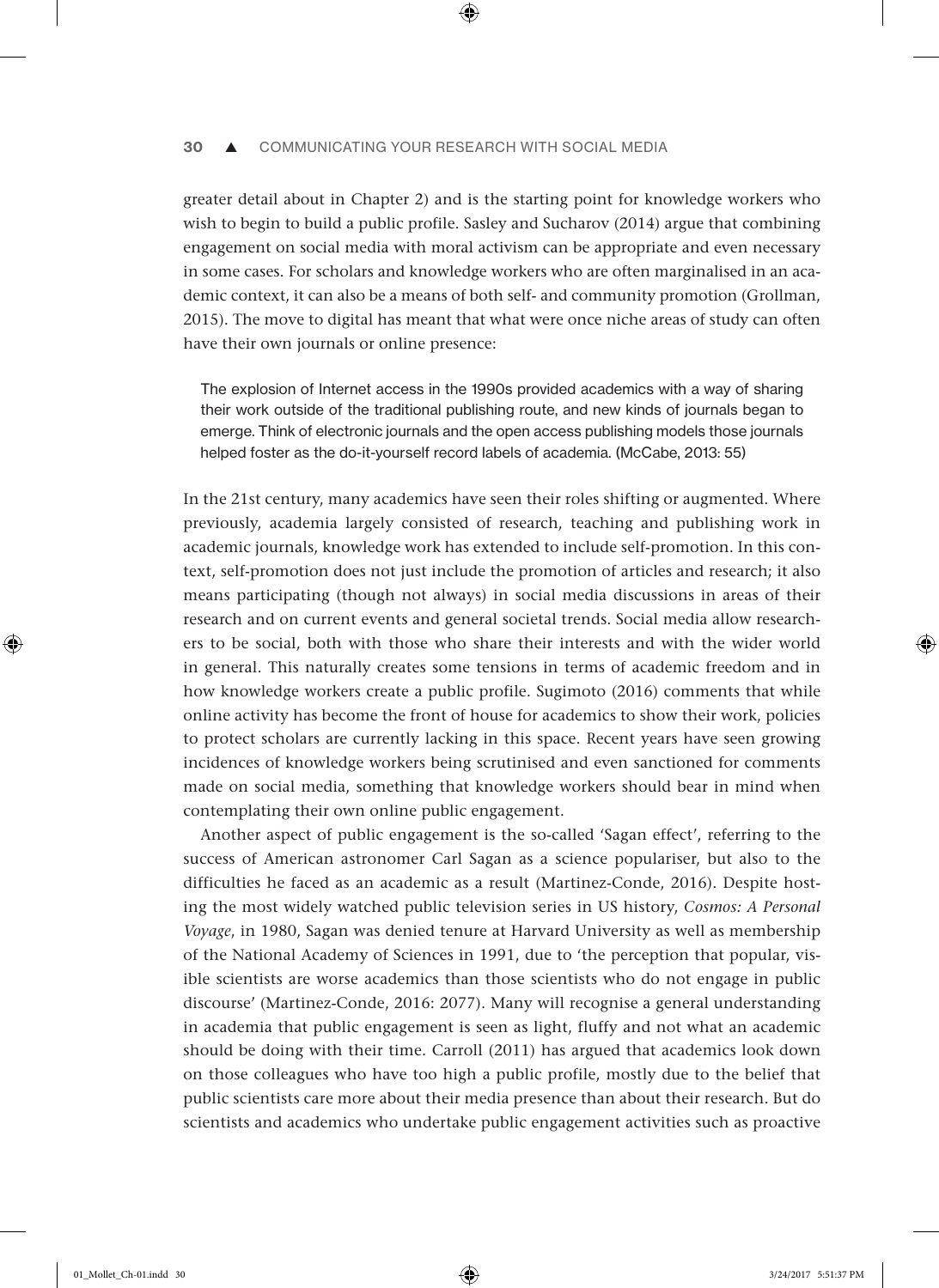media coverage, knowledge exchange, and blogging and social media actually underperform compared to those who don't publicly engage?

In short, no. Jensen et al. (2008) found that scientists who engaged with society were in fact more active academically than others who did not engage. Inactivity in public engagement actually correlated with lower performance. Bentley and Kyvik (2010) found that scientists with popular publications like books and blog posts also had higher levels of academic publishing as well as a higher academic rank.

The idea – as the 'Sagan effect' aptly illustrates – that public engagement by academics may not always please all people all of the time is an important one. Engaging in and with social media is certainly not a guarantee of an academic or knowledge worker's success, and it's important to think critically about how social media have been developing in the academic context.

# 1.4.5 Critical reflections on social media in academia and research settings

Before we move on to Chapter 2 to consider the ways in which social media have impacted the research environment and the new framework we propose for understanding how social media can be useful, it is equally important to consider the negative aspects of the increasingly embedded nature of these new media in our lives – research lives and otherwise. Social media tools and technology can help researchers act in more social ways, thereby realising the social potential of research, which has, as of yet, been underdeveloped and underexplored. But given the complexity in this space, the application of digital technology must be done in a sensitive manner – sensitive both to the researchers and the researched.

## Saturation and balance

♠

It may well be apparent that digital technologies and social media are everywhere and to an unprecedented degree, a phenomenon which has been referred to as a culture, or cult, of connectivity (see Van Dijck, 2013, for an overview). But to what ends and to whose benefit do these technologies operate? Nick Couldry (2015) argues that there is a wider normative shift taking place in society that is certainly sceptical of the role of social media. The heightened level of scrutiny of the place of social media in our lives has been brought on by two reasons, according to Couldry: the unprecedented media-related saturation, or '*super*saturation', of everyday life, and social media's complicated relationship with generating economic value and propelling capitalism through the monetisation of the data of our lives. He writes: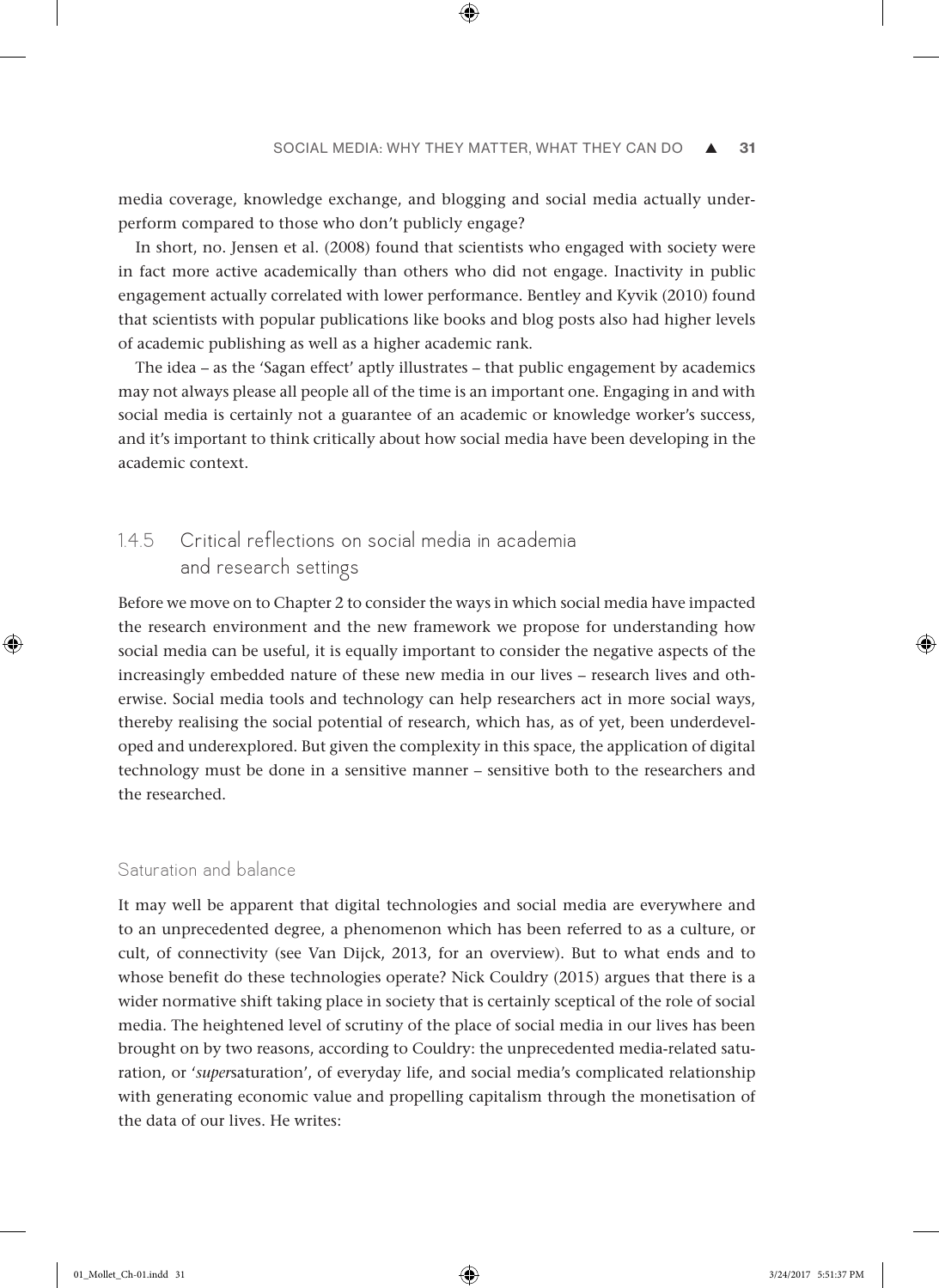⊕

No one doubts the pleasures and benefits of some aspects of social media – what major innovation in history has had no benefits? This issue is balance, and how we get enough distance from our own embedding in social media to assess that balance. (Couldry, 2015: 1)

His strategy for achieving balance is for researchers in media and communications studies to move away from investigations of social media at large, and rather to focus on 'the type of "social" now being constructed through social media. … What should be the role of media institutions in the construction of the social?' (Couldry, 2015: 1). As we let these new media in, researchers should be aware of the shifting relations that this may entail.

## Monetisation of data

Another considerable critique of social media's 'supersaturation' of everyday life relates to the monetisation of data and how this may affect the research environment. For example, Gary Hall (2015) has explored the role of academic social networking site Academia.edu and the parasitic relationship its business model could have with the digital sustainability of academic research. While the user-friendly platform enables academics to upload and share their research outputs (a noble aim that aligns well with other digital scholarship trends), its financial rationale (and the \$17 million it has thus far received from venture capitalists) rests instead on the data generated by the sharing. This is not unique to Academia.edu but is a hallmark of many digital for-profit services that academics have come to rely upon. Hall writes:

for the likes of Google, Twitter and Academia.edu free content is what for-profit technology empires are built on. In this world who gate-keeps access to (and so can extract maximum value from) content is less important, because that access is already free, than who gate-keeps (and so can extract maximum value from) the data generated around the use of that content. (Hall, 2015)

Because of the startup's core commitments to its investors, Academia.edu and other third-party platforms used in Higher Education should always be viewed with a degree of scepticism: academic interests are not a core consideration for these companies, and academics and their valuable data are in danger of being exploited.

### Optional or obligation?

This situation becomes all the more complicated in an environment where academics are not only encouraged to be more visible on these networks, but now feel obligated to take part in these platforms, whether through internal disciplinary community

♠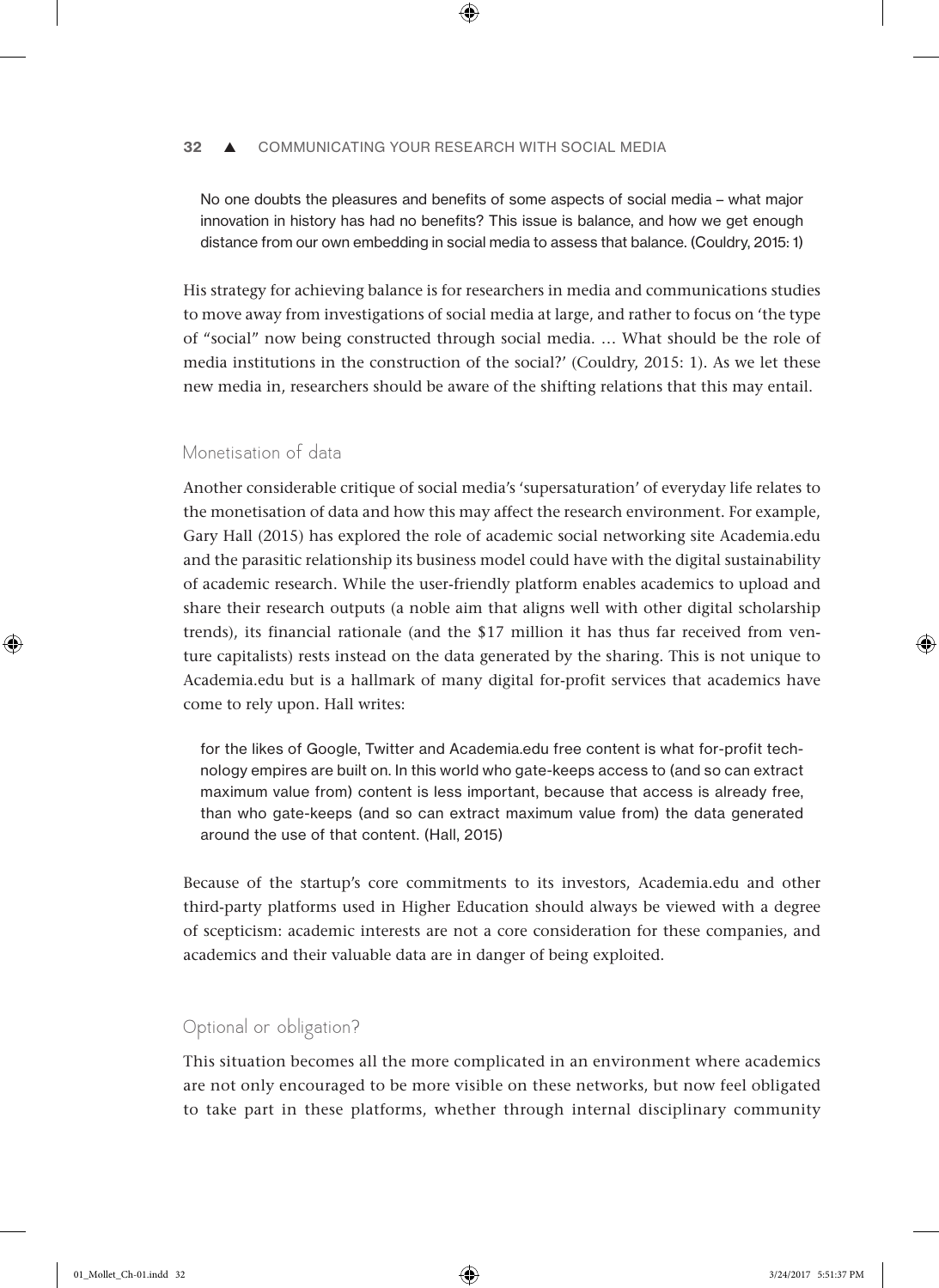#### SOCIAL MEDIA: WHY THEY MATTER, WHAT THEY CAN DO  $\triangle$  33

 $\textcircled{\scriptsize{*}}$ 

pressure or through more top-down institutional pressure. Carl Zimmer, the *New York Times* columnist and science writer, has picked up on this trend in a recent commentary piece for the journal *Cell*, noting the rise of headlines like 'Why scientists should write for the public' and 'Why every lab should tweet' (2016: 1094). Zimmer argues that the shift from science communication and public engagement as a voluntary act to a mandatory one could have harmful consequences. In Zimmer's view, most scientists are not equipped with the skills and training to widely communicate their work and by mandating wider communication, the public will become inundated with science content it is not able to filter adequately, 'drowning in an ocean of things to read, watch, and listen to' (Zimmer, 2016: 1095).

The opinion that the general public is not necessarily served by hearing from scientists in their own words is not one that 'the public' necessarily shares. A 2016 Ipsos Mori survey on public engagement with science, funded by the Wellcome Trust, found 'the majority of the public (63 per cent) say they are interested in hearing directly from scientists about the research they are conducting' (Wellcome Trust, 2016: 50). Zimmer's implicit argument for respecting the mediator's role in science communication may be partially motivated by his own livelihood as a journalist and professional science communicator, but the rising trend he has identified in making researchers' public-facing activities mandatory still raises a number of important issues for the academic community and the balance of academic freedom, public engagement and obligation in scholarly communication. Incidentally, the same survey (Wellcome Trust, 2016) found a very low level of public trust in journalists as mediators of medical research information.

In contrast to Zimmer's view of scientists' engagement as a 21st-century symptom of social media, Cassidy Sugimoto (2016) argues that this obligation for academics to communicate their work is no recent phenomenon. The obligation to engage with the wider public over one's work is as old as the concept of academic freedom, and indeed is inextricably linked to it. Sugimoto has traced the understanding of academic freedom to 1915, though notes that we, as an academic community, have not necessarily recognised this obligation. But with the rise of social media, these tools offer the opportunity for scholars 'to fulfill our scholarly obligations associated with academic freedom' (2016). Sugimoto notes that these opportunities are not without complexity, and mismatched incentives and the lack of appropriate social media policies are potentially hampering wider positive engagement.

New vulnerabilities are emerging for academics who have previously had little interaction with the public. In more traditional interactions with the media, the primary risk researchers reported dealing with was the misrepresentation of their work (see Kevin Burchall's (2015) literature review on 'Factors affecting the public engagement by researchers'). With digital media, the risks seem to have multiplied. Deborah Lupton's (2014) survey on academic use of social media reviews a number of perceived

♠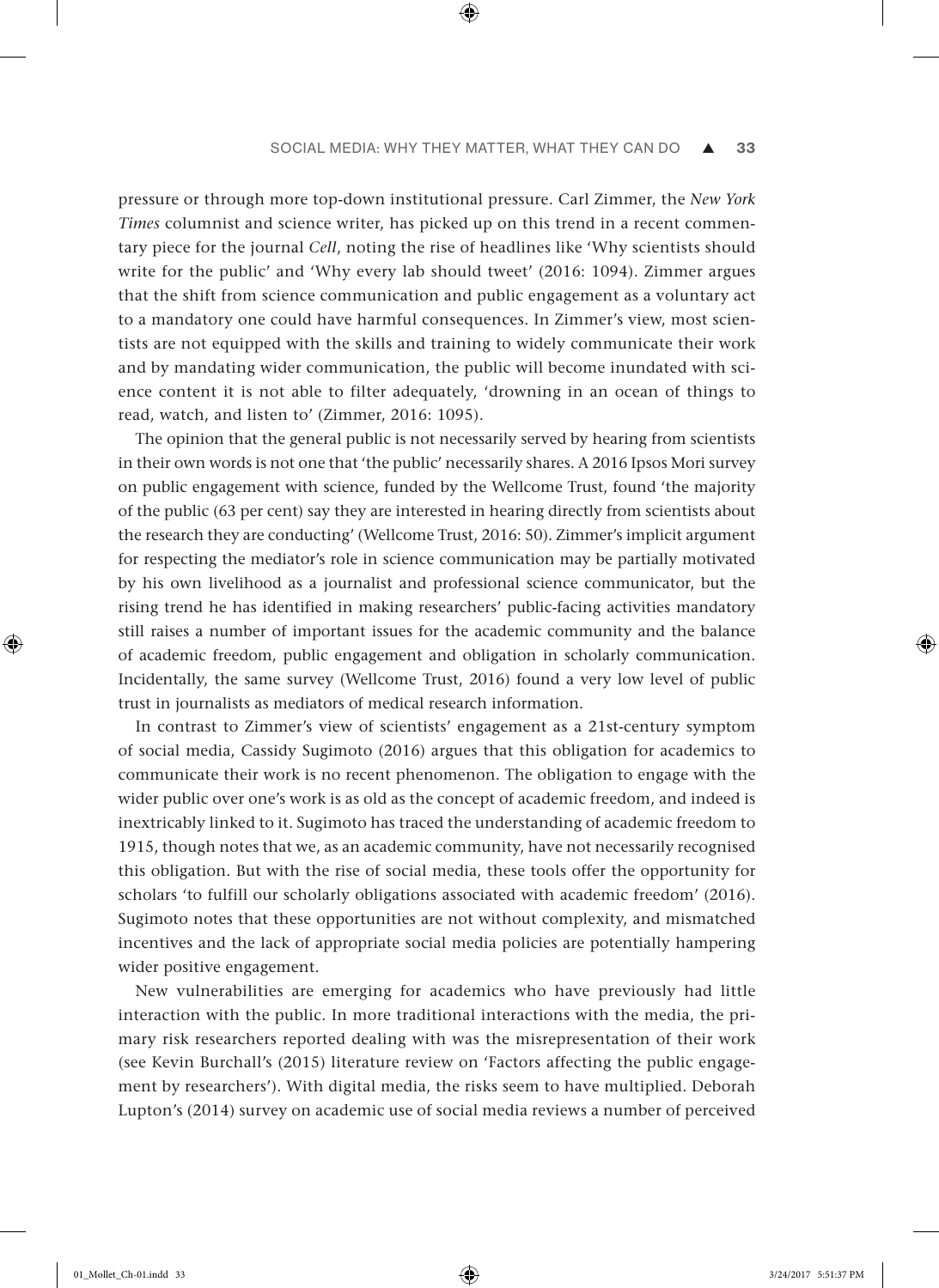⊕

risks associated with online technologies in general that demand particularly urgent attention, such as sexual harassment, racist abuse, hate messages and death threats (see Cottom, 2012; Beard, 2013; Kitchin et al., 2013; Mitchell, 2013). Mark Carrigan's instructional book, *Social Media for Academics*, also highlights these existing risks and adds to it a concern over 'the ways in which universities risk stifling the creative possibilities in their concern to manage the risks to corporate identity' (Carrigan, 2016: 16). Carrigan expresses similar worry to Zimmer about the possibility that these engagement activities could be something academics feel forced to do, as this compulsion would take out the freedom and enjoyment integral to many academics' practice (2016: 68). But as Sugimoto argues, freedom and responsibility to engage are not so easily separated.

## Who owns and controls social media, and who's watching?

Two of the main attractions of social media are their relative ease of use and the fact that they are free. While, for many, social media services are thought of as a form of new public utility (boyd, 2010), that they are free implies that the user is giving up something in return. For example, Twitter's terms of service states:

By submitting, posting or displaying Content on or through the Services, you grant us a worldwide, non-exclusive, royalty-free license (with the right to sublicense) to use, copy, reproduce, process, adapt, modify, publish, transmit, display and distribute such Content in any and all media or distribution methods (now known or later developed). (Twitter, 2016)

While Facebook's states that:

For content that is covered by intellectual property rights, like photos and videos (IP content), you specifically give us the following permission, subject to your privacy and application settings: you grant us a non-exclusive, transferable, sub-licensable, royalty-free, worldwide license to use any IP content that you post on or in connection with Facebook (IP License). (Facebook, 2016)

While these licences essentially enable providers to distribute your content on their network, they do also imply that you do not own your content, which is something that any social media user – knowledge worker or otherwise – should remember. While, for the most part, social media interact with social media providers without difficulty, there have been instances where the provider has been influenced to remove a user's content in incidences of alleged copyright infringement (Edwards, 2015). In 2015 Twitter was criticised for shutting down Politwoops, a site which archived politicians' embarrassing tweets that had been deleted, meaning that this public record was no longer available (Murdock, 2015).

♠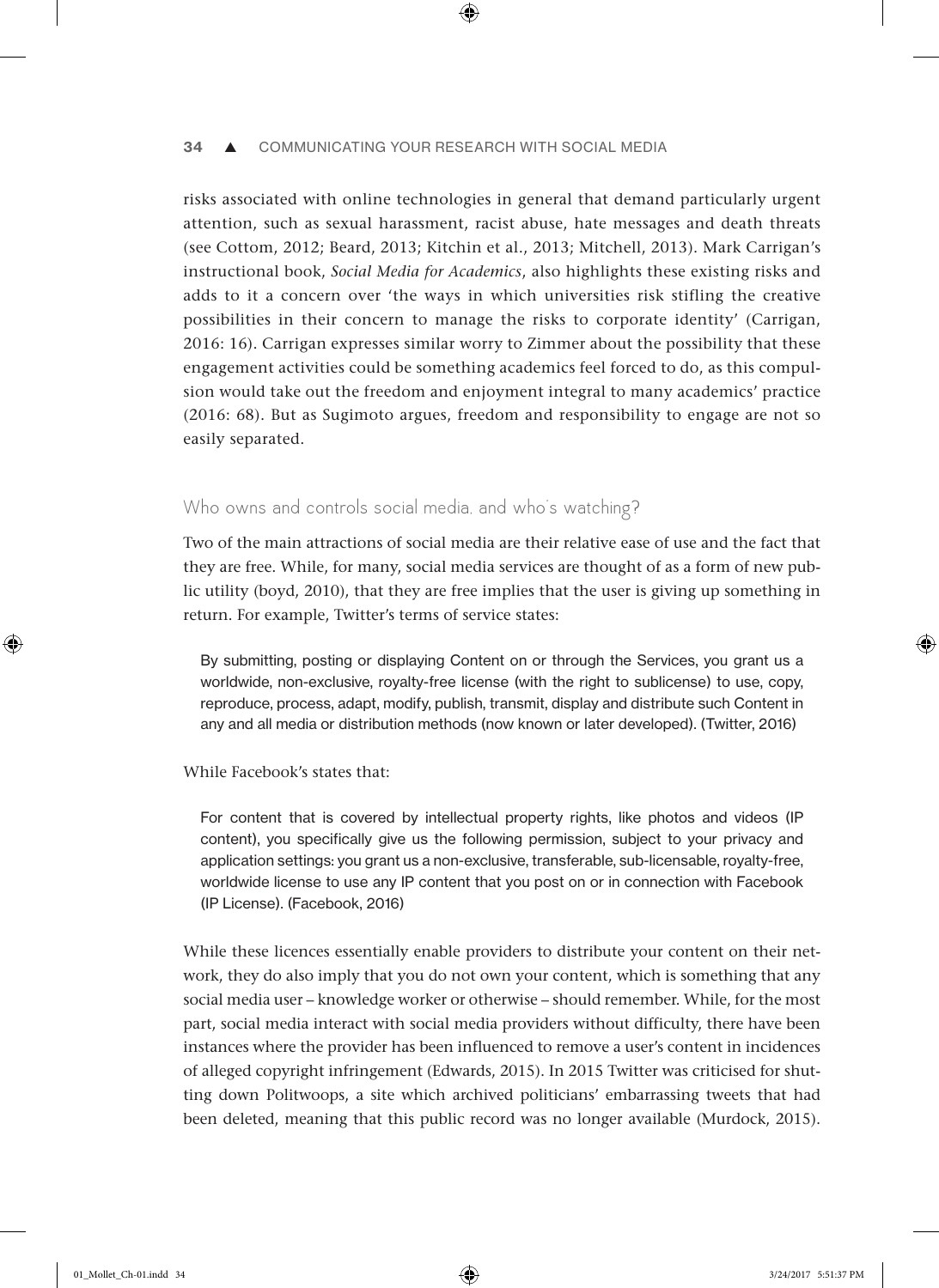In July of 2016, Facebook was accused of censoring articles and users who had posted about the killing of a high-profile separatist militant in Kashmir (Doshi, 2016).

It's also worth noting that social media are a new venue for state and corporate surveillance over members of the public (Brown, 2014; Trottier, 2016). This surveillance can result in relatively benign outcomes, such as targeted advertising, or more sinister ones, such as police social media surveillance of the Occupy movement (Fuchs, 2013). While most knowledge workers will likely not encounter the latter, more problematic type of surveillance, it's useful to keep in mind for those whose work might intersect with activism or advocating for change.

## Who gets to participate?

♠

Social media are frequently seen as democratising, allowing those who have had their voices restricted to be heard, as well as enhancing their ability to build communities. But is this really the case? Meraz (2009) finds that traditional media sources – mostly news – do not have as great a hold on agenda setting and influence online as independent bloggers. In their examination of responses to terror attacks in Norway, Enjolras et al. (2013) comment that those who were mobilised on social media tended to be younger and of lower socio-economic status than those who mobilised through more traditional media channels. Xenos et al. (2014) echoed these findings with their study of social media use in Australia, the UK and the US. In section 1.3.1, we mentioned that social media were also seen as a useful tool for levelling the field in terms of political participation. Using the example of Sweden's 2010 national election campaign, Holt et al. (2013) find that social media use increased the attention and engagement of young people in the political process, while Yang and DeHart (2016) find similar effects in the 2012 US elections for online participation.

But we must also be aware that social media may also help to reproduce existing inequalities of voice. In a study of websites, blogs and social media platforms, Schradie (2011) finds that existing class-based inequalities of content production persist. In their study of online activists in the US, Oser et al. (2013) determine that while women and men are likely to participate equally, and young people are highly engaged, the education and income of such activists are similar to their offline counterparts.

## 1.5 CONCLUSION

The power and relevance of social media are apparent across virtually every realm of public life, and universities and research organisations are certainly not exempt from this. As we have seen, the adoption of social media is pervasive in our research lives and,